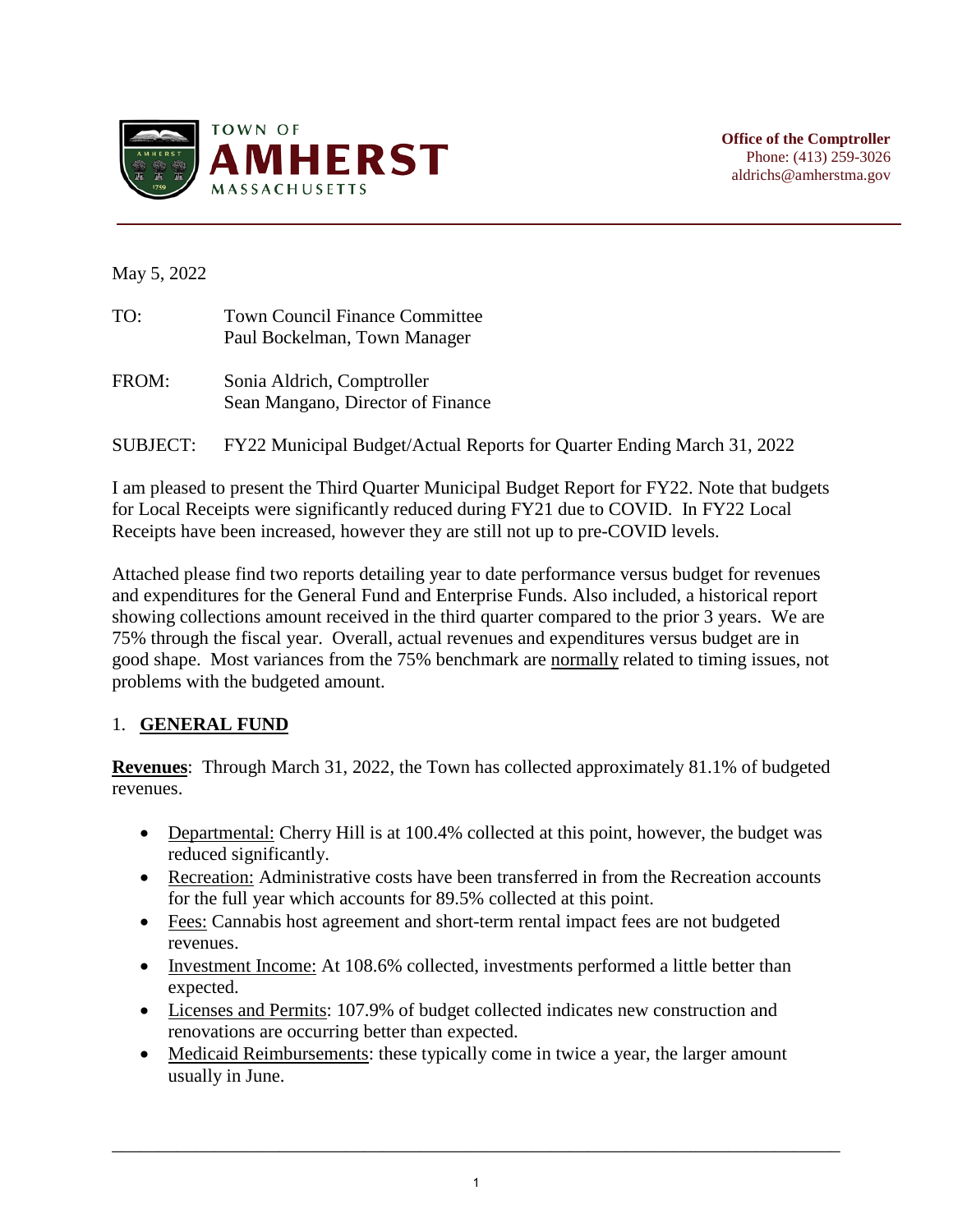- Misc. Non-recurring: This normally includes Amherst College funds to support the operating budget. It also includes the payment in lieu of Hotel/Motel taxes included in the most recent Strategic Agreement with UMASS. Due to COVID the budget for these are still lower than normal.
- Motor Vehicle Excise: Most excise bills are billed and collected in February.
- Other Departmental: Includes some prior year refunds and sale of fixed assets that are not budgeted which inflated the collection rate in this category.
- Hotel/Motel, Short-term Rental, Meals and Cannabis Taxes: This includes the second quarter distribution of local option taxes, \$172,833 of hotel/motel, \$320,802 of meals excise taxes, and \$95,773 cannabis (period of Dec – Feb). At this time the state does not break down the amount for short-term rentals, it is part of the H/M amount. It's important to note that cannabis tax has declined from the past 2 years. One of the facilities went to medical only distribution, which caused revenues to drop way off.
- Penalties and Interest: Include recent collection on tax liens.
- PILOT: The bulk of these come in as a transfer from the Enterprise funds, usually in the first quarter.
- Property Tax: 77.1% collected. On pace to again exceed 98% collection rate thru fiscal year end.
- Rentals: 104.1% collected, this budget was reduced; however rental payments have come in better than expected.
- Special Assessments: This includes UMASS and Five College share of the PVTA assessment and comes in the second or third quarter. This depends on the timing of when we receive the budget from the PVTA.
- State Aid: 75.9% received thru March 31 per the Cherry Sheet distribution schedule.

**Expenditures:** Through March 31, 2022, expenditures total 75.9% of budgeted expenditures. This figure includes funds that have been encumbered, but not yet expended. Not including encumbered funds, actual year to date expenditures equal 74.7% of budget. Variances that are higher than the 75% benchmark in most cases reflect the fact that funds have been encumbered for anticipated expenditures later in the fiscal year. We are also seeing the effects of increased cost on all goods and services, budgets are much tighter than in the past years. This seems to be getting worse as the year progresses. This is the same for the Enterprise Funds.

- Town Manager: This budget is only at 69.2% expended, we reallocated 50% of budget to the Department of Equity and Inclusion once the department was approved by Town Council in January 2022. Half of the vacant Economic Developer position remained vacant.
- Department of Equity and Inclusion: Newly created department in General Government.
- Employee Benefits: New in FY22 we have moved the annual retirement assessment from the Hampshire County Retirement System and the Other Post-Employment Benefits from the General Government functional area to Other Local Assessments. This move was made to more accurately reflect General Government and in line with year-end reporting to the Department of Revenue.

\_\_\_\_\_\_\_\_\_\_\_\_\_\_\_\_\_\_\_\_\_\_\_\_\_\_\_\_\_\_\_\_\_\_\_\_\_\_\_\_\_\_\_\_\_\_\_\_\_\_\_\_\_\_\_\_\_\_\_\_\_\_\_\_\_\_\_\_\_\_\_\_\_\_\_\_\_\_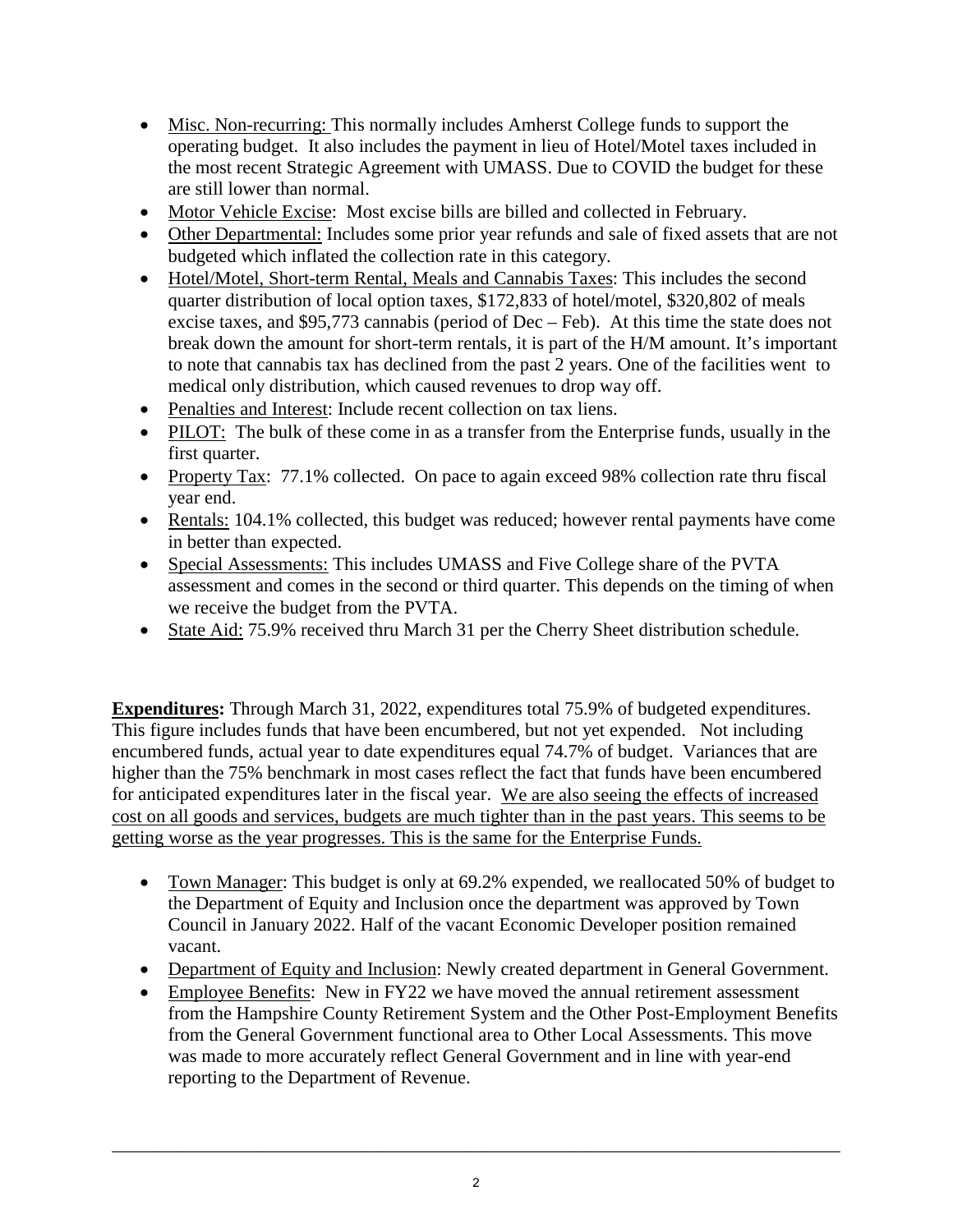- Miscellaneous and Insurance: This budget shows its over expended by 128%, this is due to prepayment of Property and Casualty insurance. Costs are allocated out to the School, Library and Enterprise fund. All payments have been received and deposited in April, they will be reflected in the fourth quarter.
- Community Responder Program: Newly created department in Public Safety.
- Snow and Ice: A large encumbrance for sand and salt creates a deficit in the account, however it will be adjusted, once Public Works reconciles all activity in the fourth quarter.
- Veterans Services: This includes Regional assessment paid to Northampton for administration. The benefits are at 66% expended for the third quarter.
- Senior Center and Public Health Operations: These departments have had multiple staff turnovers and vacancies which contributed to lower expenditures for the year.
- Recreation, Outdoor Pools and Cherry Hill: These are seasonal and budgets are spent during the summer and subsequent spring of the Fiscal year so percentages fluctuate.
- Assessments: These are mostly paid in the beginning of the Fiscal year which inflates percentages. As indicated above, OPEB and the Hampshire County Retirement assessments have been moved to this area of the budget.
- Interfund Transfers: These are done all at once.

# 2. **ENTERPRISE FUNDS**

Through March 31, 2022 revenues and expenditures for each of the Enterprise Funds (Water, Sewer, Solid Waste, and Transportation). Enterprise fund revenues fluctuate depending on 1) timing of when water and sewer bills go out, and 2) meter reads:

- Sewer/Water Fund:
	- o Revenues are within a reasonable range, we had adjusted the budgets and increased the rates due to consumption rates going down. Sewer rates are calculated using 85% of water consumption.
	- o Expenditures are much higher this year than in the past due costs going up on goods and services. If you calculate remaining payrolls, benefits and remaining debt payments there are minimal funds remaining to get through June. We are watching these very closely and adjusting as needed.
- Solid Waste Fund:
	- o Revenues are within a reasonable range, we typically collect most of these revenues in the beginning and end of the fiscal year.
	- o Expenditures are higher than normal due to cost escalation on goods and services.
- Transportation Fund:
	- o Revenues are within a reasonable range 72.6% of a reduced budget. Parking meter fees and fines are the only source of revenue for the transportation fund.
	- o Expenditures are at 73.1%, within reasonable range of a reduced budget.

\_\_\_\_\_\_\_\_\_\_\_\_\_\_\_\_\_\_\_\_\_\_\_\_\_\_\_\_\_\_\_\_\_\_\_\_\_\_\_\_\_\_\_\_\_\_\_\_\_\_\_\_\_\_\_\_\_\_\_\_\_\_\_\_\_\_\_\_\_\_\_\_\_\_\_\_\_\_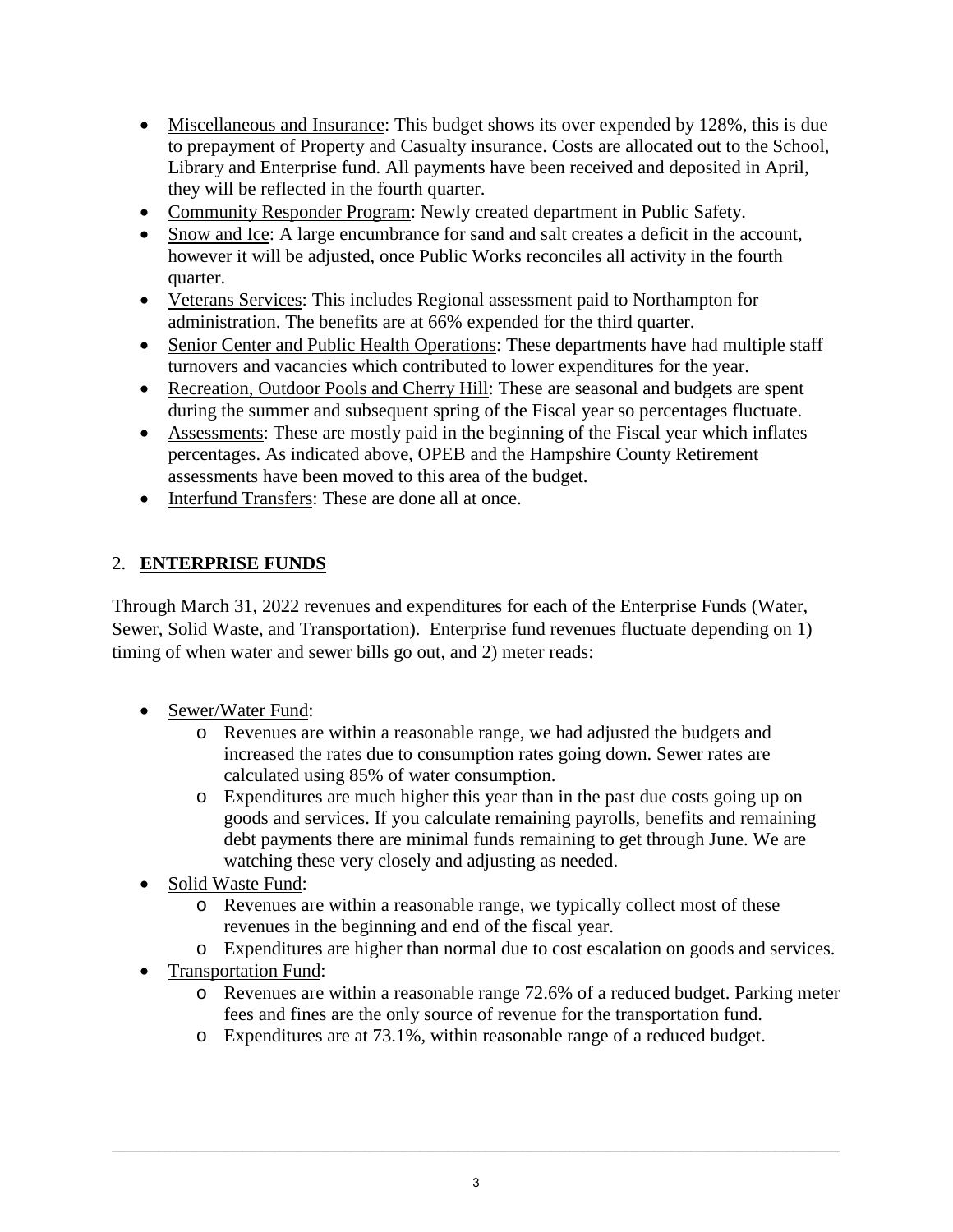### **TOWN OF AMHERST Year to Date Budget Report FY2022 REVENUES Through March31, 2022**

|                                    |    |                        |    | <b>ACTUAL YTD</b> |    | <b>REMAINING</b>             |             |
|------------------------------------|----|------------------------|----|-------------------|----|------------------------------|-------------|
|                                    |    | <b>EST REVENUES</b>    |    | <b>REVENUE</b>    |    | <b>REVENUE</b>               | <b>COLL</b> |
| <b>TOWN GENERAL FUND</b>           |    |                        |    |                   |    |                              |             |
| DEPART-CEMETERIES                  | \$ | $(4,000.00)$ \$        |    | (2,423.00)        | \$ | (1,577.00)                   | 60.6%       |
| DEPART-GOLF COURSE                 | \$ | $(128, 404.00)$ \$     |    | (128, 853.46)     | \$ | 449.46                       | 100.4%      |
| DEPART-RECREATION                  | \$ | $(134,053.00)$ \$      |    | (119, 981.58)     | \$ | (14,071.42)                  | 89.5%       |
| FEES - CANNABIS HOST AGREEMENT     | \$ |                        | \$ | (185,002.80)      | \$ | 185,002.80                   | #DIV/0!     |
| <b>FEES - SHORT TERM RENTALS</b>   | \$ |                        | \$ | (6,717.30)        | \$ | 6,717.30                     | #DIV/0!     |
| <b>FINES AND FORFEITS</b>          | \$ | $(47,700.00)$ \$       |    | (37, 728.90)      | \$ | (9,971.10)                   | 79.1%       |
| <b>INVESTMENT INCOME</b>           | \$ | $(60,000.00)$ \$       |    | (65, 155.35)      | \$ | 5,155.35                     | 108.6%      |
| <b>LICENSES AND PERMITS</b>        | \$ | $(704, 611.00)$ \$     |    | (760, 532.94)     | \$ | 55,921.94                    | 107.9%      |
| <b>MEDICAID REIMBURSEMENTS</b>     | \$ | $(102,300.00)$ \$      |    | (59, 191.48)      | \$ | (43, 108.52)                 | 57.9%       |
| <b>MISC NON-RECURRING</b>          | \$ | $(145,020.00)$ \$      |    | (205,091.55)      | \$ | 60,071.55                    | 141.4%      |
| <b>MOTOR VEHICLE EXCISE</b>        | \$ | $(1,500,000.00)$ \$    |    | (1,581,901.97)    | \$ | 81,901.97                    | 105.5%      |
| OTHER DEPT REVENUE                 | \$ | $(198, 975.00)$ \$     |    | (244, 388.34)     | \$ | 45,413.34                    | 122.8%      |
| HOTEL/MOTEL                        | \$ | $(100,000.00)$ \$      |    | (172, 833.29)     | \$ | 72,833.29                    | 172.8%      |
| <b>MEALS TAX</b>                   | \$ | $(300,000.00)$ \$      |    | (320, 801.57)     | \$ | 20,801.57                    | 106.9%      |
| <b>CANNABIS TAX</b>                | \$ | $(190,000.00)$ \$      |    | (95, 773.13)      | \$ | (94, 226.87)                 | 50.4%       |
| <b>SHORT TERM RENTALS</b>          | \$ |                        |    |                   | \$ | $\overline{\phantom{a}}$     | #DIV/0!     |
| PENALTY AND INTEREST               | \$ | $(245,000.00)$ \$      |    | (255, 110.93)     | \$ | 10,110.93                    | 104.1%      |
| PL PILOT                           | \$ | $(821,958.00)$ \$      |    | (822, 181.76)     | \$ | 223.76                       | 100.0%      |
| <b>PROPERTY TAXES</b>              | \$ | $(58, 639, 900.00)$ \$ |    | (45, 222, 849.09) | \$ | (13, 417, 050.91)            | 77.1%       |
| <b>RENTALS</b>                     | \$ | $(90,655.00)$ \$       |    | (104, 021.43)     | \$ | 13,366.43                    | 114.7%      |
| SPECIAL ASSESSMENTS                | \$ | $(998, 022.00)$ \$     |    | (946, 554.00)     | \$ | (51, 468.00)                 | 94.8%       |
| <b>STATE AID</b>                   | \$ | $(15,888,643.00)$ \$   |    | (12,055,065.17)   | \$ | (3,833,577.83)               | 75.9%       |
| <b>TRANSFERS IN</b>                | \$ | $(9,097,939.00)$ \$    |    | (9,097,938.56)    | \$ | (0.44)                       | 100.0%      |
| <b>TOTAL TOWN GENERAL FUND</b>     | \$ | $(89,397,180.00)$ \$   |    | (72, 490, 097.60) | \$ | (16,907,082.40)              | 81.1%       |
| <b>6001 SEWER FUND</b>             |    |                        |    |                   |    |                              |             |
| 60011990 SF INTERFUND TRANSFERS    | \$ | $(234,705.00)$ \$      |    | (234, 705.00)     | \$ |                              | 100.0%      |
| R4440 SF OPERATING BUDGET REV      | Ļ  | $(4,425,000.00)$ \$    |    | (3, 279, 189.47)  |    | $\frac{1}{2}$ (1,145,810.53) | 74.1%       |
| <b>TOTAL SEWER FUND</b>            | \$ | $(4,659,705.00)$ \$    |    | (3,513,894.47)    | S. | (1, 145, 810.53)             | 75.4%       |
| <b>6002 WATER FUND</b>             |    |                        |    |                   |    |                              |             |
| 60021990 WF INTERFUND TRANSFERS    | \$ |                        | \$ |                   | \$ |                              | #DIV/0!     |
| R4450 WF OPERATING BUDGET REV      | \$ | $(4,810,000.00)$ \$    |    | (3,369,828.68)    | \$ | (1,440,171.32)               | 70.1%       |
| <b>TOTAL WATER FUND</b>            | \$ | $(4,810,000.00)$ \$    |    | (3,369,828.68)    | \$ | (1,440,171.32)               | 70.1%       |
| <b>6003 SOLID WASTE FUND</b>       |    |                        |    |                   |    |                              |             |
| 60031990 SWF INTERFUND TRANSFERS   | \$ | $(34,530.00)$ \$       |    | (34,530.00)       | \$ |                              | 100.0%      |
| R4435 SWF OPERATING BUDGET REVENUE | \$ | $(481,500.00)$ \$      |    | (458, 845.30)     | \$ | (22, 654.70)                 | 95.3%       |
| <b>TOTAL SOLID WASTE FUND</b>      | \$ | $(516,030.00)$ \$      |    | (493, 375.30)     | \$ | (22, 654.70)                 | 95.6%       |
| <b>6005 TRANSPORTATION FUND</b>    |    |                        |    |                   |    |                              |             |
| 60051990 TRANS INTERFUND TRANSFERS |    |                        | \$ |                   | Ş  |                              | #DIV/0!     |
| R4480 PARKING OPERATING REVENUE    | \$ | $(694, 483.00)$ \$     |    | (504, 485.33)     | \$ | (189, 997.67)                | 72.6%       |
| <b>TOTAL TRANSPORTATION FUND</b>   | \$ | $(694, 483.00)$ \$     |    | (504, 485.33)     | \$ | (189, 997.67)                | 72.6%       |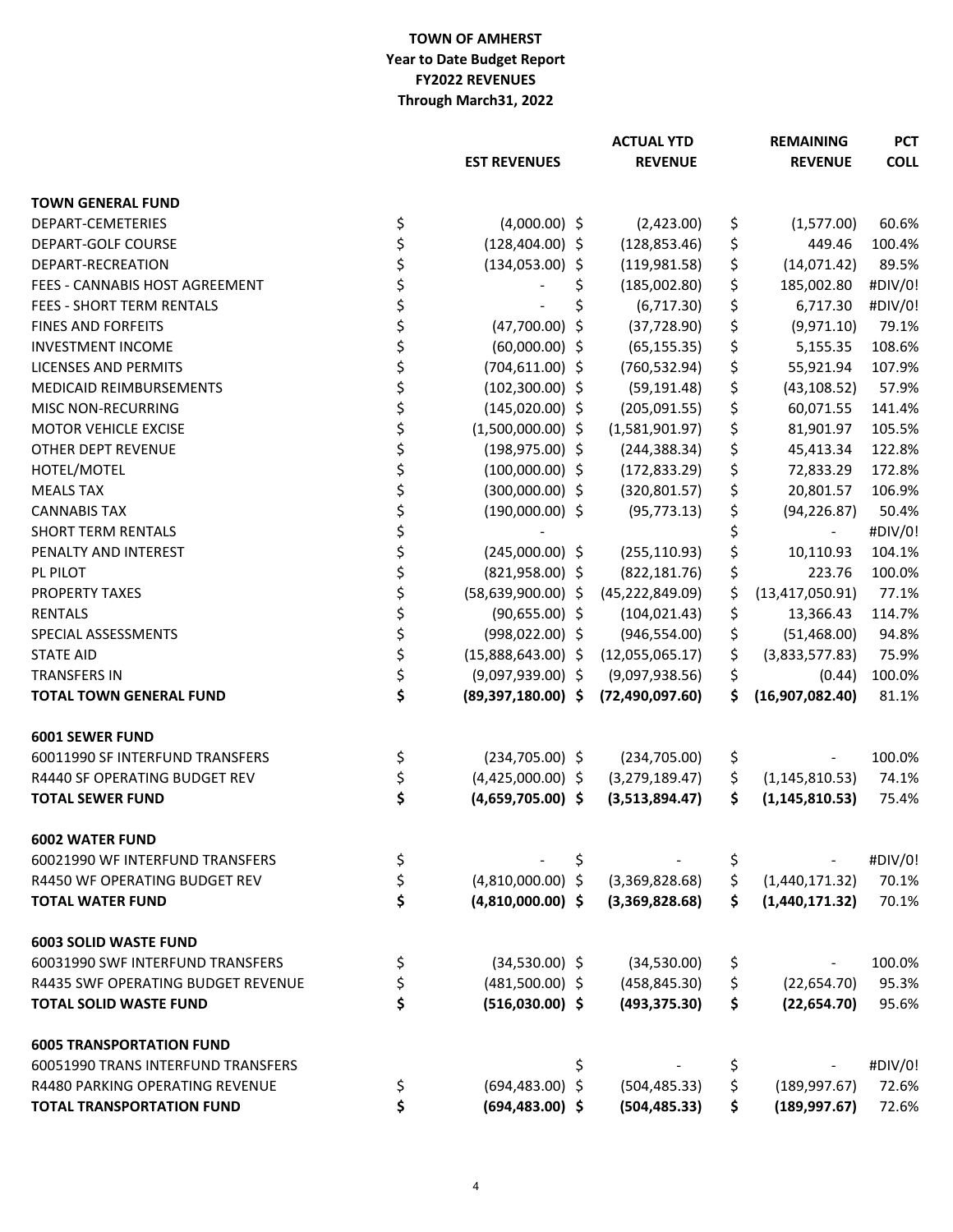## **TOWN OF AMHERST FY2022 EXPENSES Through March 31, 2022 Year to Date Budget Report**

|                                               | <b>BUDGET</b>    |                    | <b>YTD EXPENDED ENCUMBRANCES</b> |      |                |     | <b>BUDGET</b> | <b>USED</b> |
|-----------------------------------------------|------------------|--------------------|----------------------------------|------|----------------|-----|---------------|-------------|
| <b>TOWN GENERAL FUND</b>                      |                  |                    |                                  |      |                |     |               |             |
| <b>TOWN COUNCIL</b>                           | \$<br>172,191.00 | -\$                | 114,817.84 \$                    |      | 4,335.00 \$    |     | 53,038.16     | 69.2%       |
| <b>TOWN MANAGER</b>                           | 485,777.00       | \$                 | 282,330.05 \$                    |      | 6,445.00       | \$  | 197,001.95    | 59.4%       |
| <b>FINANCE DIRECTOR</b>                       | 131,867.00       | \$                 | 93,610.80                        |      |                |     | 38,256.20     | 71.0%       |
| <b>ACCOUNTING</b>                             | 392,304.00       | S                  | 278,929.70                       |      |                |     | 113,374.30    | 71.1%       |
| ASSESSOR                                      | 192,616.00       | S                  | 148,510.09                       |      |                |     | 44,105.91     | 77.1%       |
| COLLECTOR/TREASURER                           | 422,075.00       | \$.                | 302,761.60 \$                    |      | 5,128.50       | \$  | 114,184.90    | 72.9%       |
| DEPT OF EQUITY AND INCLUSION                  | 55,977.00        | \$                 | 8,955.27                         |      |                |     | 47,021.73     | 16.0%       |
| <b>HUMAN RESOURCES</b>                        | 287,517.00       | S                  | 191,813.98                       |      |                |     | 95,703.02     | 66.7%       |
| <b>EMPLOYEE BENEFITS (includes Hith Ins.)</b> | 3,860,250.00     | \$.                | 2,377,620.67                     |      |                |     | 1,482,629.33  | 61.6%       |
| <b>INFORMATION SYSTEMS</b>                    | 735,850.00       | \$.                | 534,546.57 \$                    |      | 34,724.37      | S.  | 166,579.06    | 77.4%       |
| <b>TOWN CLERK</b>                             | 210,311.00       | \$                 | 144,633.18                       |      |                |     | 65,677.82     | 68.8%       |
| <b>ELECTIONS</b>                              | 61,328.00        | \$.                | 32,125.28                        |      |                |     | 29,202.72     | 52.4%       |
| <b>REGISTRATIONS</b>                          | 6,500.00         | S                  | 2,342.75                         |      |                |     | 4,157.25      | 36.0%       |
| TOWN HALL FACILITY                            | 243,728.00       | \$.                | 170,764.00 \$                    |      | 3,752.95       | \$  | 69,211.05     | 71.6%       |
| <b>BANGS COMMUNITY CENTER</b>                 | 193,497.00       | \$.                | 134,318.20 \$                    |      | 1,877.69 \$    |     | 57,301.11     | 70.4%       |
| NORTH AMHERST & CUSHMAN SCHOOL                | 27,929.00        | \$                 | 13,801.44 \$                     |      | $1,186.58$ \$  |     | 12,940.98     | 53.7%       |
| AMHERST COMM CHILDCARE FACILIT                | 5,200.00         | \$                 | 784.57 \$                        |      | 845.00         | -\$ | 3,570.43      | 31.3%       |
| SO AMHERST SCHOOL BUILDING                    | 4,500.00         | \$                 | 833.29                           | - \$ | 180.00         | -\$ | 3,486.71      | 22.5%       |
| <b>MUNSON LIBRARY</b>                         | 53,548.00        | S                  | 33,026.14 \$                     |      | 442.00 \$      |     | 20,079.86     | 62.5%       |
| <b>EAST STREET SCHOOL</b>                     | 15,429.00        | \$                 | $7,355.98$ \$                    |      | 180.00         | \$. | 7,893.02      | 48.8%       |
| MISCELLANEOUS AND INSURANCE                   | 287,500.00       | -Ş                 | 370,464.00                       |      |                |     | (82,964.00)   | 128.9%      |
| <b>LEGAL SERVICES</b>                         | 110,000.00       | \$                 | 80,533.06                        |      |                |     | 29,466.94     | 73.2%       |
| <b>GENERAL SERVICES</b>                       | 155,000.00       | S                  | 127,635.07 \$                    |      | 6,340.00       |     | 21,024.93     | 86.4%       |
| <b>INTERFUND TRANSFERS</b>                    | 9,217,257.00     | S                  | 9,217,257.00                     |      |                |     |               | 100.0%      |
| POLICE FACILITY                               | 207,332.00       | \$.                | $139,255.39$ \$                  |      | 3,672.84       | -\$ | 64,403.77     | 68.9%       |
| POLICE DEPARTMENT                             | 5,139,369.00     | $\ddot{\varsigma}$ | $3,365,654.08$ \$                |      | 98,944.45 \$   |     | 1,674,770.47  | 67.4%       |
| FIRE DEPARTMENT                               | 4,932,352.00     | \$                 | 3,592,032.30 \$                  |      | 91,875.05      | -\$ |               | 74.7%       |
| <b>COMMUNITY RESPONDER PROGRAM</b>            | 170,000.00       |                    |                                  |      |                |     | 1,248,444.65  | 0.0%        |
|                                               | 740,670.00 \$    |                    |                                  |      |                |     | 170,000.00    |             |
| <b>DISPATCH</b>                               |                  |                    | 538,583.54                       |      |                | Ş   | 202,086.46    | 72.7%       |
| <b>ANIMAL CONTROL</b>                         | 67,390.00 \$     |                    | 46,095.92                        |      |                | Ş   | 21,294.08     | 68.4%       |
| <b>EDUCATION (Region)</b>                     | 16,748,783.00 \$ |                    | 12,561,587.25                    |      |                |     | 4,187,195.75  | 75.0%       |
| <b>EDUCATION (Elementary)</b>                 | 24,387,421.00 \$ |                    | 15,560,153.99 \$                 |      | 545,256.38 \$  |     | 8,282,010.63  | 66.0%       |
| PUBLIC WORKS ADMINISTRATION                   | 417,623.00 \$    |                    | 340,776.21 \$                    |      | 5,780.00 \$    |     | 71,066.79     | 83.0%       |
| <b>CONSTRUCTION AND MAINTENANCE</b>           | 836,391.00       | -Ş                 | 597,561.14 \$                    |      | $12,929.41$ \$ |     | 225,900.45    | 73.0%       |
| SNOW AND ICE                                  | 280,410.00       | S                  | 262,414.22 \$                    |      | 148,450.97 \$  |     | (130, 455.19) | 146.5%      |
| <b>STREET LIGHTS</b>                          | 98,073.00 \$     |                    | 55,298.32 \$                     |      | 1.42 \$        |     | 42,773.26     | 56.4%       |
| <b>TRAFFIC LIGHTS</b>                         | 26,051.00 \$     |                    | 10,160.43                        |      |                |     | 15,890.57     | 39.0%       |
| <b>EQUIPMENT MAINTENANCE</b>                  | 286,276.00       | -Ş                 | 212,454.35 \$                    |      | $3,180.94$ \$  |     | 70,640.71     | 75.3%       |
| TREE & GROUNDS MAINTENANCE                    | 559,782.00       | S                  | 438,793.10 \$                    |      | $9,845.87$ \$  |     | 111,143.03    | 80.1%       |
| <b>CONSERVATION OPERATIONS</b>                | 423,339.00       | S                  | 307,955.77 \$                    |      | $1,083.61$ \$  |     | 114,299.62    | 73.0%       |
| PLANNING DEPARTMENT OPERATIONS                | 357,047.00 \$    |                    | 267,758.07                       |      |                |     | 89,288.93     | 75.0%       |
| <b>INSPECTION SERVICES OPERATIONS</b>         | 833,247.00 \$    |                    | 610,538.03                       |      |                |     | 222,708.97    | 73.3%       |
| PUBLIC HEALTH OPERATIONS                      | 149,853.00       | \$.                | 92,915.50                        |      |                |     | 56,937.50     | 62.0%       |
| SENIOR CENTER OPERATIONS                      | 238,532.00       | -Ş                 | 139,168.98                       |      |                |     | 99,363.02     | 58.3%       |
| <b>VETERANS SERVICES OPERATIONS</b>           | 280,769.00       | S                  | 224,134.80                       |      |                |     | 56,634.20     | 79.8%       |
| RECREATION DEPARTMENT                         | 547,507.00 \$    |                    | 255,266.65 \$                    |      | 39,770.83 \$   |     | 252,469.52    | 53.9%       |
| <b>OUTDOOR POOL OPERATIONS</b>                | 217,133.00 \$    |                    | 140,989.04 \$                    |      | $2,144.25$ \$  |     | 73,999.71     | 65.9%       |
| <b>CHERRY HILL OPERATIONS</b>                 | 190,286.00       | -Ş                 | 164,848.18 \$                    |      | $17,951.13$ \$ |     | 7,486.69      | 96.1%       |
| <b>DEBT SERVICE</b>                           | 970,400.00       | S                  | 474,598.72                       |      |                |     | 495,801.28    | 48.9%       |
| REGIONAL DEBT ASSESSMENTS                     | 328,979.00       | S                  | 328,979.00                       |      |                |     |               | 100.0%      |
| STATE ASSESSMENTS & CHARGES                   | 52,444.00 \$     |                    | 26,908.00                        |      |                | \$  | 25,536.00     | 51.3%       |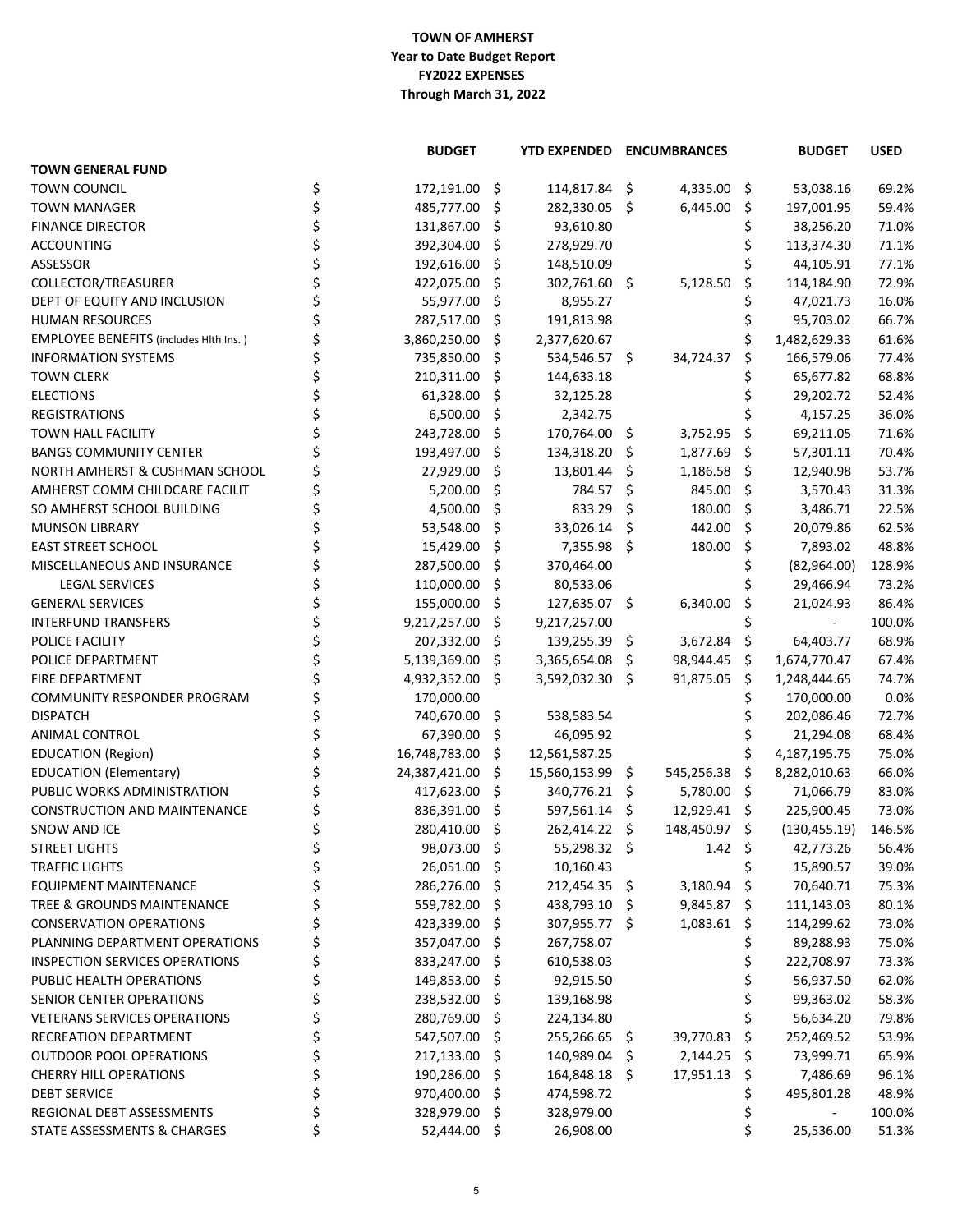## **TOWN OF AMHERST FY2022 EXPENSES Through March 31, 2022 Year to Date Budget Report**

|                                          | <b>BUDGET</b>         |     | <b>YTD EXPENDED</b> | <b>ENCUMBRANCES</b> |    | <b>BUDGET</b> | <b>USED</b> |
|------------------------------------------|-----------------------|-----|---------------------|---------------------|----|---------------|-------------|
| <b>TRANSPORTATION AUTHORITIES</b>        | \$<br>1,134,115.00    | \$  | 850,590.00          |                     | \$ | 283,525.00    | 75.0%       |
| ANNUAL CHARGES AGAINST RECEIPTS          | \$<br>6,782.00        | -S  | 5,094.00            |                     | \$ | 1,688.00      | 75.1%       |
| TUITION ASSESSEMENTS                     | \$<br>1,940,828.00    | -\$ | 1,502,372.00        |                     | \$ | 438,456.00    | 77.4%       |
| <b>OTHER LOCAL ASSESSMENTS (includes</b> |                       |     |                     |                     |    |               |             |
| Retirement, OPEB, PVRPD and HC Lockup)   | \$<br>7,413,634.00 \$ |     | 7,364,393.29        |                     | \$ | 49,240.71     | 99.3%       |
| <b>JONES LIBRARY OPERATIONS</b>          | \$<br>2,086,211.00 \$ |     | 1,628,749.14        |                     | \$ | 457,461.86    | 78.1%       |
| <b>TOTAL TOWN GENERAL FUND</b>           | \$<br>89,397,180.00   | \$  | 66,775,849.94 \$    | 1,046,324.24        | S  | 21,575,005.82 | 75.9%       |
| <b>SEWER FUND</b>                        |                       |     |                     |                     |    |               |             |
| <b>INTERFUND TRANSFERS</b>               | \$<br>390,085.00      | -\$ | 390,085.00          |                     | \$ |               | 100.0%      |
| WASTE WATER TREATMENT PLANT              | \$<br>4,046,184.00    | -S  | 3,009,467.02 \$     | 383,041.49          | \$ | 653,675.49    | 83.8%       |
| <b>SEWER MAINTENANCE</b>                 | \$<br>223,436.00 \$   |     | 154,646.96 \$       | 12,050.36 \$        |    | 56,738.68     | 74.6%       |
| <b>TOTAL SEWER FUND</b>                  | \$<br>4,659,705.00    | \$  | 3,554,198.98 \$     | 395,091.85 \$       |    | 710,414.17    | 84.8%       |
| <b>WATER FUND</b>                        |                       |     |                     |                     |    |               |             |
| <b>INTERFUND TRANSFERS</b>               | \$<br>838,105.00 \$   |     | 838,105.00          |                     | \$ |               | 100.0%      |
| WATER DEPARTMENT OPERATIONS              | \$<br>3,971,895.00    | -\$ | 2,984,556.66 \$     | 227,426.70          | \$ | 759,911.64    | 80.9%       |
| <b>TOTAL WATER FUND</b>                  | \$<br>4,810,000.00    | \$  | 3,822,661.66 \$     | 227,426.70 \$       |    | 759,911.64    | 84.2%       |
| <b>SOLID WASTE FUND</b>                  |                       |     |                     |                     |    |               |             |
| <b>INTERFUND TRANSFERS</b>               |                       |     |                     |                     | \$ |               | 0.0%        |
| SOLID WASTE OPERATIONS                   | \$<br>516,030.00 \$   |     | 412,089.83 \$       | $6,771.15$ \$       |    | 97,169.02     | 81.2%       |
| <b>TOTAL SOLID WASTE FUND</b>            | \$<br>516,030.00 \$   |     | 412,089.83 \$       | $6,771.15$ \$       |    | 97,169.02     | 81.2%       |
| <b>TRANSPORTATION FUND</b>               |                       |     |                     |                     |    |               |             |
| <b>INTERFUND TRANSFERS</b>               |                       |     |                     |                     | \$ |               | #DIV/0!     |
| PARKING FACILITIES                       | \$<br>660,483.00 \$   |     | 471,967.77 \$       | 6,039.66            | \$ | 182,475.57    | 72.4%       |
| PUBLIC TRANSPORTATION                    | \$<br>34,000.00 \$    |     | 30,000.00           |                     | \$ | 4,000.00      | 88.2%       |
| <b>TOTAL TRANSPORTATION FUND</b>         | \$<br>694,483.00 \$   |     | 501,967.77 \$       | $6,039.66$ \$       |    | 186,475.57    | 73.1%       |
|                                          |                       |     |                     |                     |    |               |             |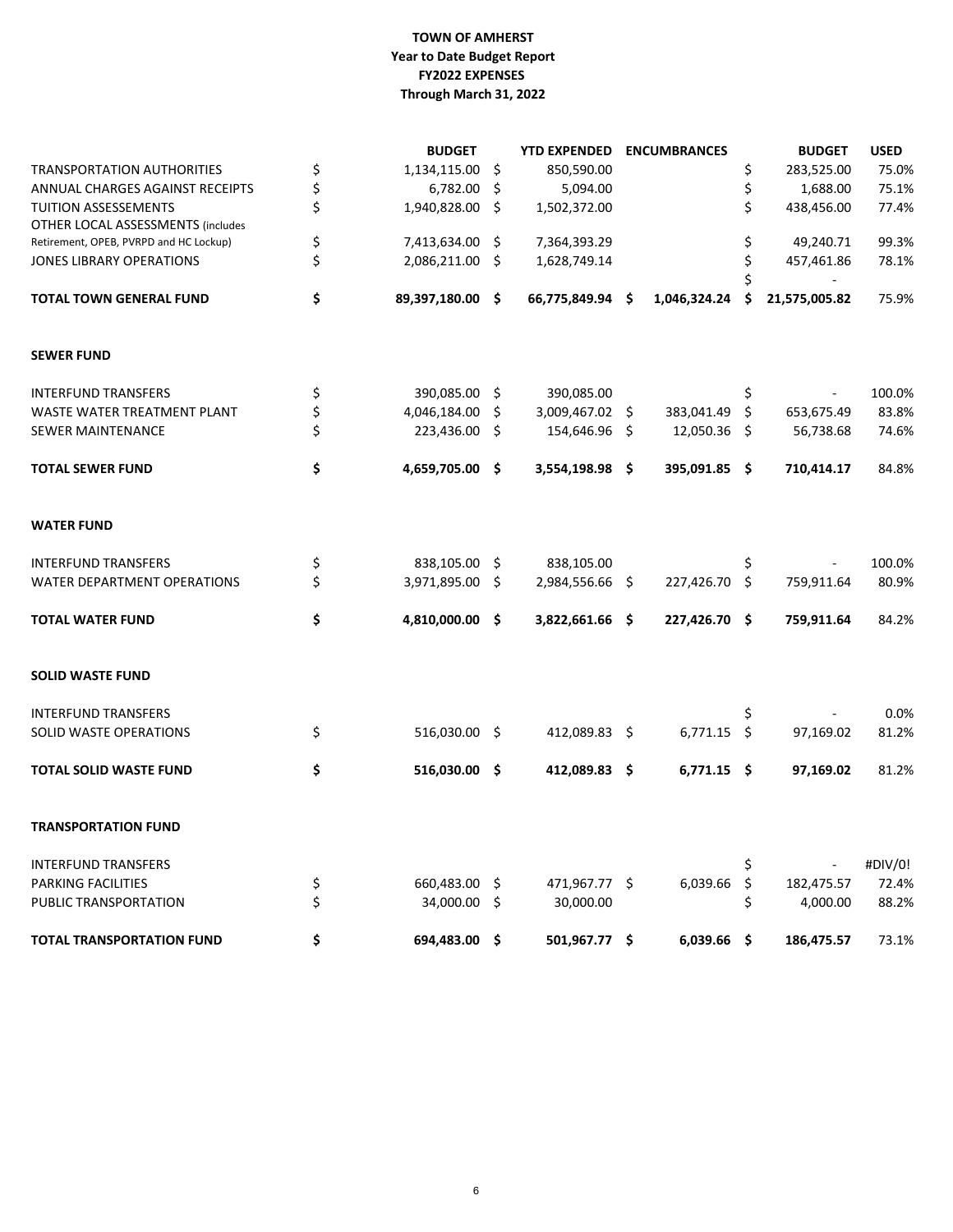|                                |                                                               | 2019           | 2020                    | 2021              | 2022           |               |
|--------------------------------|---------------------------------------------------------------|----------------|-------------------------|-------------------|----------------|---------------|
|                                |                                                               | <b>ACTUALS</b> | <b>ACTUALS</b>          | <b>ACTUALS</b>    | <b>ACTUALS</b> | <b>BUDGET</b> |
|                                |                                                               |                |                         |                   |                |               |
|                                |                                                               |                |                         |                   |                |               |
|                                |                                                               |                |                         |                   |                |               |
| DC                             | DEPART-CEMETERIES                                             |                |                         |                   |                |               |
| R4490 424901                   | <b>CEMETERIES - GRAVE OPENINGS</b>                            | (4,450.00)     | (3,050.00)              | (2,200.00)        | (2,423.00)     | (4,000.00)    |
| <b>TOTAL</b>                   | <b>DEPART-CEMETERIES</b>                                      | (4,450.00)     | (3,050.00)              | (2,200.00)        | (2,423.00)     | (4,000.00)    |
| DG                             | DEPART-GOLF COURSE                                            |                |                         |                   |                |               |
| R6665 423801                   | CH GREEN FEES                                                 | (57, 685.48)   | (73,818.21)             | (99, 259.65)      | (85, 212.41)   | (90,000.00)   |
| R6665 423802                   | <b>CH CART RENTALS</b>                                        | (11,601.70)    | (16, 346.50)            | (29, 160.53)      | (31,045.76)    | (15,000.00)   |
| R6665 423803                   | CH FOOD SALES                                                 |                |                         |                   |                | (17.00)       |
| R6665 423804                   | CH BEVERAGE SALES                                             |                |                         |                   |                | (3,043.00)    |
| R6665 423805                   | CH PRO SHOP                                                   |                |                         |                   | (5.29)         | (898.00)      |
| R6665 423806                   | CH MEMBERSHIPS                                                |                |                         |                   |                |               |
| R6665 423808                   |                                                               | (2,899.00)     | (3,232.00)              | (13, 232.00)      | (12,490.00)    | (18,614.00)   |
|                                | CH CLUB RENTALS                                               | (384.00)       | (505.40)                |                   |                | (253.00)      |
| R6665 423809<br>R6665 423811   | <b>GIFT CERTIFICATES</b><br><b>GIFT CERTIFICATES REDEEMED</b> | (350.00)       | (1, 157.99)             | (880.84)<br>47.40 | (100.00)       | (579.00)      |
|                                | <b>DEPART-GOLF COURSE</b>                                     | (100.00)       |                         |                   |                |               |
| <b>TOTAL</b>                   |                                                               | (73,020.18)    | (95,060.10)             | (142, 485.62)     | (128, 853.46)  | (128, 404.00) |
| <b>DR</b>                      | DEPART-RECREATION                                             |                |                         |                   |                |               |
|                                | 10001990 497100 TI REC REVOLVING                              | (164, 500.00)  | (172,500.00)            |                   | (81,951.00)    | (81,951.00)   |
| 10001990 497101 TI AFTERSCHOOL |                                                               | (18,000.00)    | (18,000.00)             |                   | (9,000.00)     | (9,000.00)    |
| R6630 423301                   | <b>OUTDOOR SWIM LESSONS</b>                                   | (9, 563.75)    | (12,610.00)             |                   | 361.62         | (10, 320.00)  |
| R6630 423302                   | OUTDOOR MEMBERSHIPS/ADMISSIONS                                | (26,910.95)    | (27, 946.50)            | (48,068.07)       | (29, 392.20)   | (32,782.00)   |
| R6630 423500                   | RECREATION NON RESIDENT FEE                                   | (418.00)       | (40.00)                 | 95.00             |                |               |
| <b>TOTAL</b>                   | <b>DEPART-RECREATION</b>                                      | (219, 392.70)  | (231,096.50)            | (47, 973.07)      | (119, 981.58)  | (134, 053.00) |
|                                |                                                               |                |                         |                   |                |               |
| <b>FE</b>                      | <b>FEES</b>                                                   |                |                         |                   |                |               |
| R1146 432900                   | <b>CANNABIS- HOST AGREEMENT</b>                               |                | (134,800.14)            | (229, 026.56)     | (185,002.80)   |               |
| R1146 432910                   | SHORT TERM RENTALS- IMPACT FEE                                |                | (632.33)                | (4,767.87)        | (6,717.30)     |               |
| <b>TOTAL</b>                   | <b>FEES</b>                                                   |                | (135, 432.47)           | (233,794.43)      | (191, 720.10)  |               |
|                                |                                                               |                |                         |                   |                |               |
| FF                             | <b>FINES AND FORFEITS</b>                                     |                |                         |                   |                |               |
| R1161 482100                   | DOG LICENSE LATE FINES                                        | (510.00)       | (660.00)                | (105.00)          | (960.00)       |               |
| R2210 482000                   | <b>COURT FINES</b>                                            | (42, 943.32)   | (43,919.69)             | (27,074.02)       | (18, 568.38)   | (40,000.00)   |
| R2210 482101                   | <b>NOISE BY-LAW VIOLATIONS</b>                                | (600.00)       | (2,100.00)              | (35, 425.00)      | (4,900.00)     |               |
| R2210 482102                   | KEG BY-LAW LICENSE VIOLATION                                  | (600.00)       | $\sim$                  | $\sim 10$         | (1,200.00)     |               |
| R2210 482103                   | OPEN CONTAINER BY-LAW VIOLATIO                                | (3,300.00)     | (1,200.00)              | (300.00)          | (650.00)       | (1,000.00)    |
| R2210482104                    | SNOW REMOVAL BY-LAW VIOLATION                                 | $\blacksquare$ | (10.00)                 |                   | (10.00)        |               |
| R2210482108                    | NUISANCE HOUSE VIOLATION                                      | (600.00)       | (600.00)                | (3,020.00)        | (5,100.00)     |               |
| R2210 482109                   | <b>MARIJUANA VIOLATION</b>                                    |                |                         | (100.00)          |                | (1,200.00)    |
| R2210 482111                   | OPEN FIRE BY LAW VIOLATION                                    | (300.00)       | (300.00)                |                   |                |               |
| R2291 482100                   | ANIMAL CONTROL VIOLATIONS                                     | $\sim$         | $\sim 100$ km s $^{-1}$ | (75.00)           |                |               |
| R5241 482101                   | ZONING BY-LAW VIOLATIONS                                      | (300.00)       | (400.00)                | (2,000.00)        | (300.00)       | (5,000.00)    |
| R6510 443518                   | SMOKING AND TOBACCO REG VIOLAT                                |                | (500.00)                | $\sim 100$        | (6,000.00)     | (500.00)      |
| R9610 482600                   | <b>LIBRARY FINES</b>                                          | (10,076.43)    | (2,373.74)              | (330.06)          | (40.52)        |               |
| <b>TOTAL</b>                   | <b>FINES AND FORFEITS</b>                                     | (59, 229.75)   | (52,063.43)             | (68, 429.08)      | (37, 728.90)   | (47,700.00)   |
|                                |                                                               |                |                         |                   |                |               |
| Ш                              | <b>INVESTMENT INCOME</b>                                      |                |                         |                   |                |               |
| R1146 472000                   | <b>INTEREST - BANK ACCOUNTS</b>                               | (75, 352.29)   | (106, 034.08)           | (64, 274.10)      | (66,318.98)    | (30,000.00)   |
| R1146 472100                   | <b>INTEREST - CD</b>                                          | 13,120.22      | 15,631.82               | (7,767.10)        | 1,163.63       | (30,000.00)   |
| R1146 472600                   | INT-SALE CUSHMAN CHILD'S CENTR                                | (37.12)        |                         |                   |                |               |
| <b>TOTAL</b>                   | <b>INVESTMENT INCOME</b>                                      | (62, 269.19)   | (90, 402.26)            | (72,041.20)       | (65, 155.35)   | (60,000.00)   |
|                                |                                                               |                |                         |                   |                |               |
| LP                             | <b>LICENSES AND PERMITS</b>                                   |                |                         |                   |                |               |
| R1124 426301                   | <b>CATV LICENSE</b>                                           |                | (2,923.50)              | (2,490.50)        | (2, 164.00)    | (2,339.00)    |

| R1124 426301 | CATV LICENSE                   |
|--------------|--------------------------------|
| R1161 442100 | <b>MARRIAGE LICENSES</b>       |
| R1161 442101 | <b>DOG LICENSES</b>            |
| R2210442302  | FIREARM PERMITS (ID CARD)      |
| R2220442600  | FIRE DEPARTMENTAL PERMITS      |
| R4422 443200 | DRIVEWAY PERMITS               |
| R4422 443201 | DRAINAGE PERMITS               |
| R4422 443202 | STREET OPENING PERMITS         |
| R5241 426302 | ALCOHOL BEVERAGE LICENSE - ANI |
| R5241 426303 | ALCOHOL BEVERAGE LICENSE - 1 D |
| R5241 426304 | COMMON VICTUALERS LICENSE      |
| R5241426306  | SALE OF 2ND HAND ARTICLES LICE |
| R5241426309  | AUCTIONEER & FLEA MARKET LICEI |
|              |                                |

| R1124 4203U1 | CATV LICENSE                     |              | (2,923.5U)   | (2,490.50)   | (2,104.UU)    | (2,339.UU)               |
|--------------|----------------------------------|--------------|--------------|--------------|---------------|--------------------------|
| R1161 442100 | <b>MARRIAGE LICENSES</b>         | (3,280.00)   | (3,360.00)   |              | (3,520.00)    | (2,688.00)               |
| R1161 442101 | <b>DOG LICENSES</b>              | (3,770.50)   | (2, 115.00)  | (4,800.00)   | (1,574.00)    | (3,988.00)               |
| R2210442302  | FIREARM PERMITS (ID CARD)        | (1,700.00)   | (1,800.00)   | (2,412.50)   | (1,287.50)    | (1,500.00)               |
| R2220 442600 | FIRE DEPARTMENTAL PERMITS        | (28,692.00)  | (30,485.54)  | (24, 238.94) | (26, 459.64)  | (28, 708.00)             |
| R4422 443200 | DRIVEWAY PERMITS                 | (1,650.00)   | (2,000.00)   | (2,150.00)   | (3,000.00)    | (2,040.00)               |
| R4422 443201 | DRAINAGE PERMITS                 | (550.00)     | (500.00)     | (200.00)     | (500.00)      | (480.00)                 |
| R4422 443202 | STREET OPENING PERMITS           | (6,055.00)   | (4,745.00)   | (6,960.00)   | (6,835.00)    | (6,684.00)               |
| R5241 426302 | ALCOHOL BEVERAGE LICENSE - ANN   | (157,500.00) | (134,700.00) | (92,550.00)  | (143, 150.00) | (107,760.00)             |
| R5241 426303 | ALCOHOL BEVERAGE LICENSE - 1 D   | (12,750.00)  | (14,250.00)  | (250.00)     | (7,300.00)    | (11,480.00)              |
| R5241 426304 | <b>COMMON VICTUALERS LICENSE</b> | (5, 150.00)  | (4,710.00)   | (3, 160.00)  | (4,030.00)    | (3,848.00)               |
| R5241 426306 | SALE OF 2ND HAND ARTICLES LICE   | (300.00)     | (150.00)     | (150.00)     | (75.00)       | (120.00)                 |
| R5241 426309 | AUCTIONEER & FLEA MARKET LICEN   |              |              | (15.00)      |               | $\overline{\phantom{a}}$ |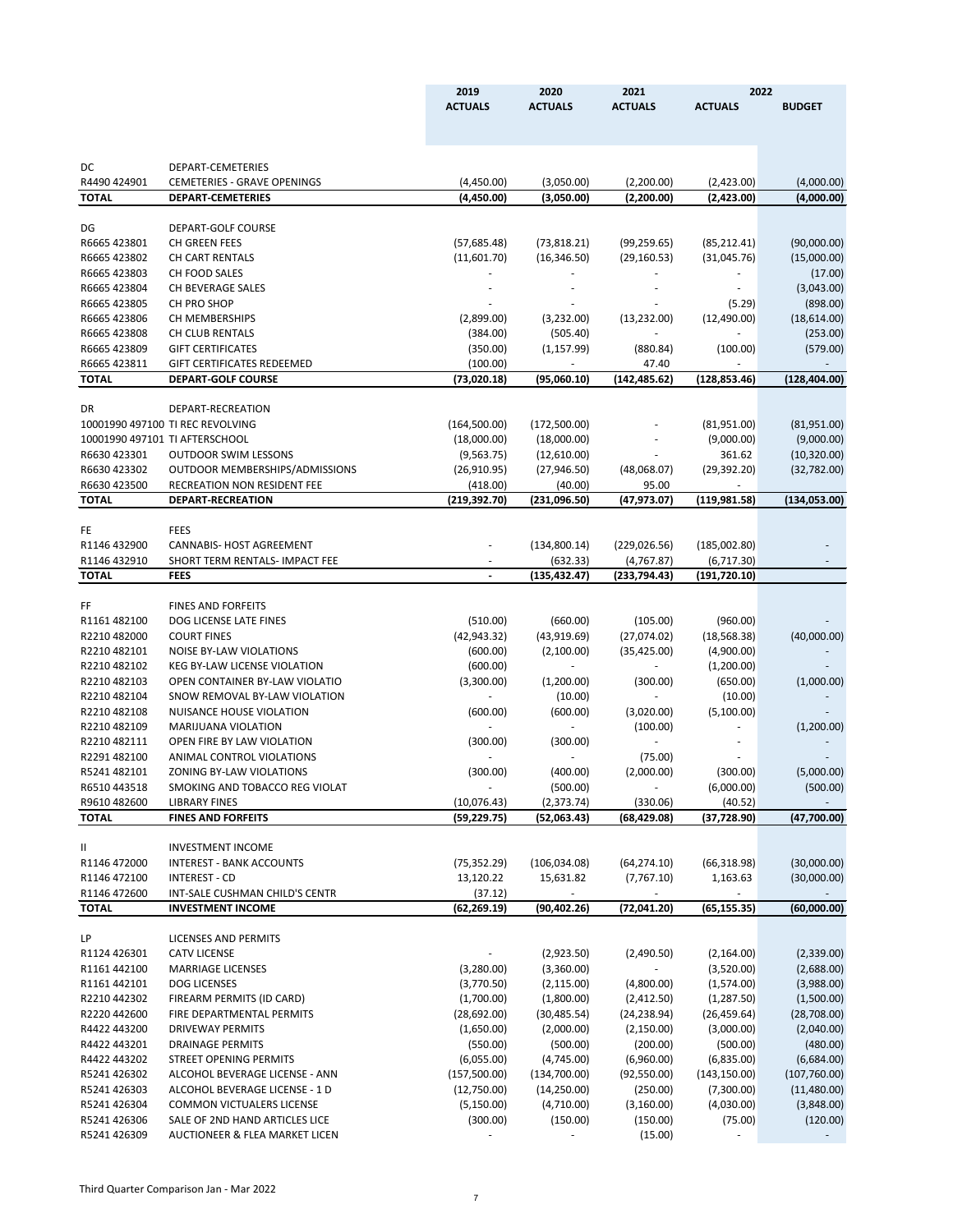|                              |                                                              | 2019<br><b>ACTUALS</b>        | 2020<br><b>ACTUALS</b>       | 2021<br><b>ACTUALS</b>       | <b>ACTUALS</b>               | 2022<br><b>BUDGET</b>         |
|------------------------------|--------------------------------------------------------------|-------------------------------|------------------------------|------------------------------|------------------------------|-------------------------------|
|                              |                                                              |                               |                              |                              |                              |                               |
| R5241 426311                 | LIVE ENTERTAINMENT LICENSE                                   | (90.00)                       | (55.00)                      | (35.00)                      | (75.00)                      | (44.00)                       |
| R5241 426312                 | <b>INNHOLDERS LICENSE</b>                                    | (600.00)                      | (450.00)                     | (250.00)                     | (250.00)                     | (360.00)                      |
| R5241 426313                 | <b>AUTO DEALER LICENSE</b>                                   | (500.00)                      | (500.00)                     | (400.00)                     | (400.00)                     | (400.00)                      |
| R5241 426314                 | <b>PUSHCART LICENSE</b>                                      | (100.00)                      | (100.00)                     |                              |                              | (80.00)                       |
| R5241 426315                 | WEEKDAY ENTERTAINMENT LICENSE                                | (7,600.00)                    | (5,700.00)                   | (4,500.00)                   | (4,500.00)                   | (4,560.00)                    |
| R5241 432310<br>R5241 442700 | RENTAL REGISTRATION<br><b>BUILDING PERMITS</b>               | (74, 250.00)                  | (74,800.00)                  | (69,000.00)                  | (53,000.00)                  | (75, 360.00)                  |
| R5241 442702                 | PLUMBING PERMITS                                             | (378, 116.48)<br>(29, 330.00) | (218, 484.65)<br>(46,710.00) | (140, 490.45)<br>(19,870.00) | (245,777.80)<br>(27, 925.00) | (227, 576.00)<br>(41, 272.00) |
| R5241 442703                 | <b>GAS PERMITS</b>                                           | (11,250.00)                   | (8,490.00)                   | (6, 545.00)                  | (8,670.00)                   | (8,084.00)                    |
| R5241 442704                 | <b>ELECTRICAL PERMITS</b>                                    | (322, 169.50)                 | (121, 390.00)                | (74, 620.00)                 | (159,660.00)                 | (123, 664.00)                 |
| R5241 443501                 | FROZEN DESSERT LICENSE                                       | (500.00)                      | (200.00)                     | (200.00)                     | (300.00)                     | (160.00)                      |
| R5241 443503                 | RECREATIONAL CAMP LICENSE                                    | (3,400.00)                    | (3,280.00)                   | (360.00)                     | (360.00)                     | (2,624.00)                    |
| R5241 443505                 | <b>TOBACCO LICENSE</b>                                       | (5,400.00)                    | (5,400.00)                   | (4,500.00)                   | (5,100.00)                   | (4,560.00)                    |
| R5241 443506                 | MOTEL LICENSE                                                | (300.00)                      | (450.00)                     | (300.00)                     | (300.00)                     | (360.00)                      |
| R5241 443507                 | <b>CATERING LICENSE</b>                                      | (2,550.00)                    | (2,850.00)                   | (1,350.00)                   | (2,250.00)                   | (2,280.00)                    |
| R5241 443508                 | <b>BAKERY LICENSE</b>                                        | (600.00)                      | (450.00)                     | (600.00)                     | (1,350.00)                   | (360.00)                      |
| R5241 443510                 | SEPTIC TANK PERMIT-PRIVATE INS                               | (2,550.00)                    | (1,950.00)                   | (1,800.00)                   | (1,350.00)                   | (2,520.00)                    |
| R5241 443511                 | SEPTIC TANK PERMIT-INSTALLERS                                | (1,225.00)                    | (1,050.00)                   | (875.00)                     | (175.00)                     | (840.00)                      |
| R5241 443512                 | <b>SWIMMING POOL PERMITS</b>                                 | (5,450.00)                    | (3,625.00)                   | (1,325.00)                   | (3,550.00)                   | (3,460.00)                    |
| R5241 443513                 | REMOVAL OF OFFAL                                             | (2,925.00)                    | (2,700.00)                   | (1,800.00)                   | (1,575.00)                   | (2,160.00)                    |
| R5241 443514                 | <b>RETAIL STORE PERMITS</b>                                  | (4,200.00)                    | (3,800.00)                   | (4,600.00)                   | (5,400.00)                   | (3,200.00)                    |
| R5241 443515                 | <b>FOOD HANDLERS PERMITS</b>                                 | (35,710.00)                   | (31,580.00)                  | (19,750.00)                  | (35,570.00)                  | (25,764.00)                   |
| R5241 443516                 | <b>BED &amp; BREAKFAST PERMITS</b>                           | (350.00)                      | (350.00)                     |                              | (525.00)                     | (280.00)                      |
| R5241 443520<br>R5241 443521 | REMOVAL OF RUBBISH                                           | (2,000.00)                    | (1,600.00)                   | (600.00)                     | (400.00)                     | (1,280.00)                    |
| R5241 443522                 | <b>BODY ART/TATTOO ESTABLISHMENT</b><br>ORR ICE RINK LICENSE | (275.00)<br>(350.00)          | (275.00)<br>(350.00)         | (275.00)<br>(350.00)         | (275.00)                     | (220.00)<br>(280.00)          |
| R5241 443524                 | <b>WELL PERMIT</b>                                           | (300.00)                      | (250.00)                     | $\qquad \qquad \blacksquare$ | (250.00)                     | (280.00)                      |
| R5241 443525                 | <b>TATTOO TECHNICIAN</b>                                     | (500.00)                      | (500.00)                     | (750.00)                     | (1,250.00)                   | (400.00)                      |
| R5241 443527                 | TATTOO/PIERCING TECH COMBINED                                | (350.00)                      | (350.00)                     | $\overline{\phantom{a}}$     |                              | (260.00)                      |
| R5241 443528                 | <b>LIVESTOCK PERMITS</b>                                     |                               | (20.00)                      | (10.00)                      |                              | (48.00)                       |
| R5241 443529                 | FRATERNITY/SORORITY KITCHEN LI                               | (300.00)                      | (300.00)                     | (100.00)                     | (600.00)                     | (240.00)                      |
| R6510 443504                 | MASSAGE/TANNING/SPA LICENSE                                  |                               |                              |                              | 200.00                       |                               |
| <b>TOTAL</b>                 | <b>LICENSES AND PERMITS</b>                                  | (1, 114, 638.48)              | (739, 748.69)                | (494, 632.39)                | (760, 532.94)                | (704, 611.00)                 |
|                              |                                                              |                               |                              |                              |                              |                               |
| MD                           | <b>MEDICAID REIMB</b>                                        |                               |                              |                              |                              |                               |
| R1000 489001                 | MEDICAID REIMBURSEMENTS                                      | (107, 737.53)                 | (82, 199.62)                 | (40,501.10)                  | (63, 575.61)                 | (110,000.00)                  |
| R1000 489002                 | MEDICAID ADMIN FEES EXP-CONTRA                               | 7,071.92                      | 5,753.98                     | 2,835.08                     | 4,384.13                     | 7,700.00                      |
| <b>TOTAL</b>                 | <b>MEDICAID REIMB</b>                                        | (100, 665.61)                 | (76, 445.64)                 | (37, 666.02)                 | (59, 191.48)                 | (102, 300.00)                 |
| MN                           | MISC NON-RECURRING                                           |                               |                              |                              |                              |                               |
| R1000 488001                 | AMHERST COLLEGE CONTRIBUTIONS                                | (110,000.00)                  | (125,000.00)                 | (140,000.00)                 | (135,000.00)                 | (60,000.00)                   |
| R1000 488003                 | UMASS STRATEGIC PARTNERSHIP                                  | (60,000.00)                   |                              |                              |                              |                               |
| R1000 488004                 | UMASS H/M OCCUPANCY FEES                                     | (147, 178.96)                 | (141, 036.03)                |                              | (60, 212.33)                 | (80,020.00)                   |
| R1000 488200                 | <b>HOMELESS TRANSPORTATION</b>                               |                               | (2,759.00)                   |                              |                              | (5,000.00)                    |
| R1146 412120                 | 2020 SUPPLEMENTAL TAX BILL                                   |                               |                              | (5,570.90)                   |                              |                               |
| R1146 412121                 | 2021 SUPPLEMENTAL TAXES                                      |                               |                              |                              | (9,879.22)                   |                               |
| <b>TOTAL</b>                 | <b>MISC NON-RECURRING</b>                                    | (317, 178.96)                 | (268, 795.03)                | (145, 570.90)                | (205,091.55)                 | (145, 020.00)                 |
|                              |                                                              |                               |                              |                              |                              |                               |
| MV                           | <b>MOTOR VEHICLE EXCISE</b>                                  |                               |                              |                              |                              |                               |
| R1146 415013                 | MVE REVENUE 2013                                             | (31.66)                       | (13.54)                      | (22.00)                      |                              |                               |
| R1146 415014<br>R1146 415015 | MVE REVENUE 2014<br>MVE REVENUE 2015                         | (442.41)                      | (287.50)                     | (115.50)                     |                              |                               |
| R1146 415016                 | MVE REVENUE 2016                                             | (814.00)<br>(2,808.16)        | (463.76)<br>(368.33)         | (186.36)<br>(632.40)         | (141.88)<br>(96.25)          |                               |
| R1146 415017                 | MVE REVENUE 2017                                             | 3,424.79                      | (1,674.37)                   | (1,769.04)                   | (932.14)                     |                               |
| R1146 415018                 | MVE REVENUE 2018                                             | (255,869.53)                  | (10,515.85)                  | (1, 141.10)                  | (1,270.00)                   |                               |
| R1146 415019                 | MVE REVENUE 2019                                             | (1,239,572.94)                | (250, 579.97)                | (3,592.15)                   | (4,423.04)                   |                               |
| R1146 415020                 | MVE REVENUE 2020                                             |                               | (1,205,230.90)               | (288, 477.47)                | (18,615.46)                  |                               |
| R1146 415021                 | MVE REVENUE 2021                                             |                               |                              | (1, 138, 605.43)             | (323, 409.19)                |                               |
| R1146 415022                 | MVE REVENUE 2022                                             |                               |                              |                              | (1,232,495.26)               | (1,500,000.00)                |
| R1146 415083                 | PRIOR YEARS MOTOR VEHICLE EXCI                               | (115.05)                      | (841.56)                     | (1, 152.51)                  | (518.75)                     |                               |
| <b>TOTAL</b>                 | <b>MOTOR VEHICLE EXCISE</b>                                  | (1,496,228.96)                | (1,469,975.78)               | (1,435,693.96)               | (1,581,901.97)               | (1,500,000.00)                |
|                              |                                                              |                               |                              |                              |                              |                               |
| OD.                          | OTHER DEPT REVENUE                                           |                               |                              |                              |                              |                               |
| R1000 426000                 | <b>XEROX COPYING CHARGES</b>                                 | (196.25)                      | (83.83)                      |                              | (174.15)                     | (200.00)                      |
| R1000 426100                 | <b>RESEARCH CHARGES</b>                                      |                               | (50.00)                      |                              |                              | (20.00)                       |

Third Quarter Comparison Jan - Mar 2022

8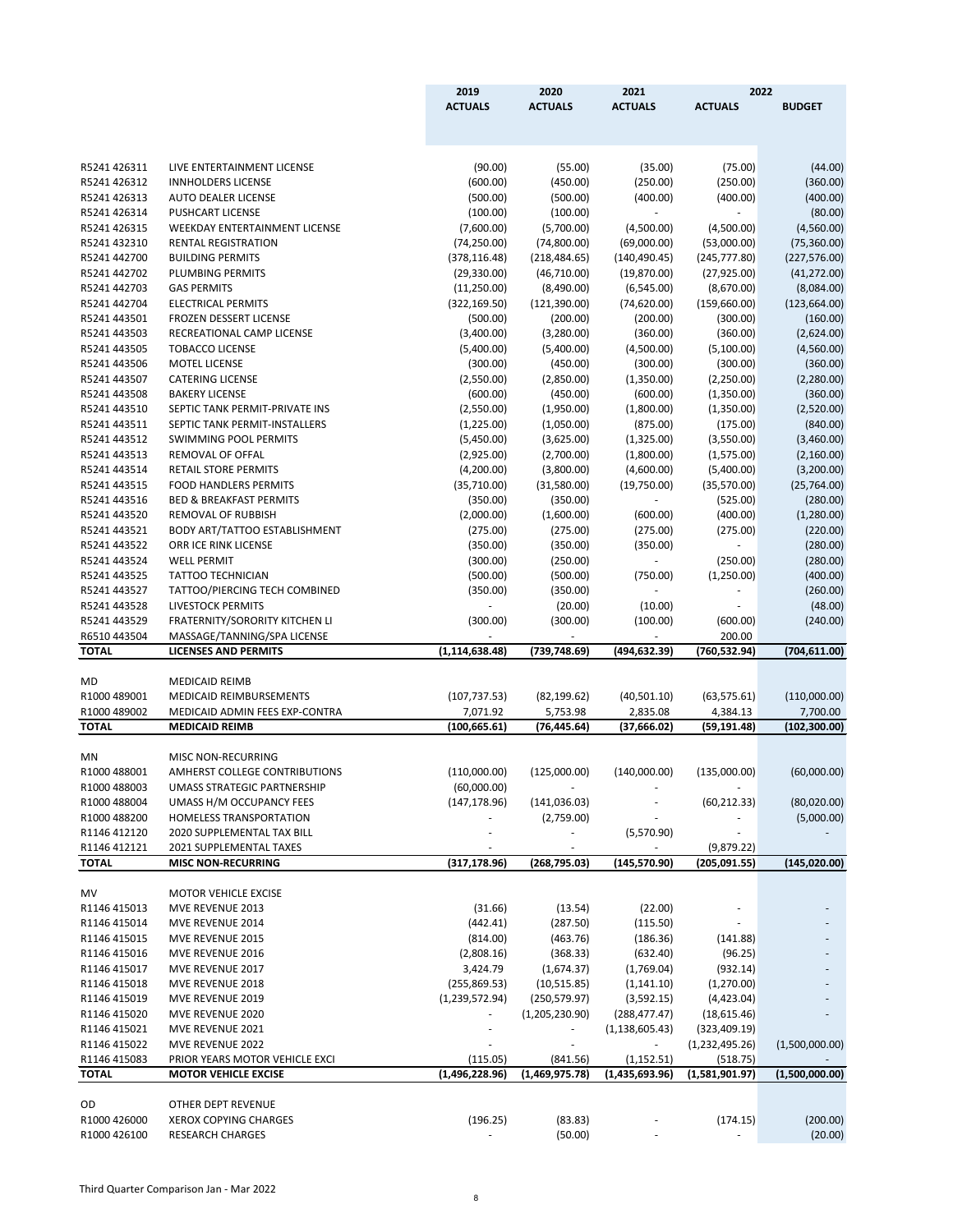|                              |                                                                | 2019               | 2020           | 2021<br>2022             |                |               |
|------------------------------|----------------------------------------------------------------|--------------------|----------------|--------------------------|----------------|---------------|
|                              |                                                                | <b>ACTUALS</b>     | <b>ACTUALS</b> | <b>ACTUALS</b>           | <b>ACTUALS</b> | <b>BUDGET</b> |
|                              |                                                                |                    |                |                          |                |               |
| R1000 426200                 | POSTAGE REIMB ONLINE TRANSA                                    |                    |                | (1,275.00)               | (912.00)       |               |
| R1000 438900                 | OTHER FEES AND CHARGES                                         |                    |                | (82.00)                  | (190.00)       |               |
| R1000 481000                 | SALE OF FIXED ASSETS                                           |                    |                | (6,821.66)               | (18, 814.13)   |               |
| R1000 489000                 | MISCELLANEOUS REVENUES                                         | (187.82)           | (323.41)       | $\overline{\phantom{a}}$ | (6,315.02)     | (1,000.00)    |
| R1000 489003                 | COBRA ADM FEE/ HLTH INS                                        | (2.52)             | (10.95)        | (130.04)                 | (12.30)        |               |
| R1000 489005                 | PY REFUNDS - TOWN                                              | (290.18)           | (4,303.13)     | (31, 274.92)             | (6,925.97)     |               |
| R1000 489006                 | PY REFUNDS -SCHOOL                                             | (881.59)           | (19.40)        | (1,574.50)               | (1,491.80)     |               |
| R1000 489007                 | MEDICARE D REIMBURSEMENTS                                      | (217, 819.44)      |                |                          |                |               |
| R1000 489012                 | SCHOOL DEBT REIMBURSEMENT                                      | (7,590.00)         | (7,383.00)     | (7, 176.00)              | (7,038.00)     |               |
| R1000 493000                 | PREMIUM ON BONDS SOLD                                          |                    |                | (14,040.16)              |                |               |
| R1141 429200                 | <b>ASSESSOR'S FILING FEES</b>                                  |                    | (6.00)         |                          |                |               |
| R1141 439000                 | PELHAM ASSESSOR SERVICES                                       |                    | (10,000.00)    |                          |                |               |
| R1146 423902                 | CERTIFICATE OF MUNICIPAL LIEN                                  | (6,950.00)         | (9,250.00)     | (11,550.00)              | (11,300.00)    | (12,500.00)   |
| R1146 423906                 | MOTOR VEHICLE EXCISE-REGISTRY                                  | (9,760.00)         | (9,980.00)     | (8,980.00)               | (10,000.00)    | (11,000.00)   |
| R1146 426200                 | CAR RENTAL SURCHARGES                                          | (2,941.20)         | (2,933.40)     | (663.60)                 | (795.60)       | (4,000.00)    |
| R1161 426600                 | <b>TOWN CLERK FEES</b>                                         | (1,471.65)         | (3,815.16)     | (1,331.65)               | (1,731.40)     | (3,755.00)    |
| R1161 426601                 | SALE OF STREET LISTS                                           | (120.00)           | (140.00)       | (50.00)                  | (400.00)       |               |
| R1161 426602                 | PASSPORT APPLICATION FEES                                      | (10,500.00)        | (1,435.00)     |                          |                | (5,000.00)    |
| R1161 426604                 | <b>CERTIFIED COPY FEES</b>                                     | (16,750.00)        | (16,650.00)    | (13, 180.00)             | (17, 775.00)   | (12,000.00)   |
| R1161 426605                 | PASSPORT PHOTO FEES                                            | (2,590.00)         | (1,690.00)     |                          | (130.00)       | (1,500.00)    |
| R1161 426606                 | <b>BUSINESS CERTIFICATES</b>                                   | (4,500.00)         | (5,620.00)     | (6,880.00)               | (6,220.00)     | (5,000.00)    |
| R1161 426607                 | <b>NOTORIZATION FEES</b>                                       | (1,805.00)         | (2,535.00)     | (20.00)                  | (4,815.00)     | (2,000.00)    |
| R1162 426603                 | <b>ELECTION HOURS REIMB - STATE</b>                            | (5,856.00)         | (2,750.97)     | (5,501.94)               | $\sim$         |               |
| R2210 429800                 | FINGER-PRINTING SERVICE FEE                                    | (275.00)           | (325.00)       |                          | (220.00)       |               |
| R2210 429802                 | <b>ACCIDENT REPORTS</b>                                        | (985.00)           | (1,615.00)     | (1, 163.00)              | (1,505.00)     | (1,300.00)    |
| R2210 429805                 | <b>COURT ORDERED RESTITUTION</b>                               | (247.66)           | (100.00)       | (200.00)                 | (2,500.00)     |               |
| R2210 429806                 | <b>WITNESS FEE</b>                                             | (10.00)            | (16.00)        |                          | (22.00)        |               |
| R2210 429807                 | POLICE DETAILS SERVICE CHARGE                                  | (11,400.17)        | (23, 458.91)   | (17, 331.92)             | (22, 815.23)   | (15,000.00)   |
| R2210 429810                 | POLICE DETAILS VEHICLE CHARGE                                  | (1,820.00)         | (8,570.00)     | (5,530.00)               | (17, 365.00)   |               |
| R2210 429811                 | POLICE FALSE ALARM FEES                                        | (4,600.00)         | (7,825.00)     | (1,525.00)               | (3,550.00)     | (4,500.00)    |
| R2220 430600                 | FIRE DEPT REIMB FOR EXPENSES                                   | (554.86)           |                |                          |                |               |
| R2220 430601                 | FIRE DEPARTMENTAL REPORTS                                      | (5.00)             | (5.00)         | (10.00)                  | (10.00)        |               |
| R2220 430602                 | FIRE RESTITUTION                                               |                    | (2,100.00)     |                          |                |               |
| R2220 430603<br>R2220 430606 | FIRE DEPARTMENT INSPECTIONS<br><b>EMS DEPARTMENTAL REPORTS</b> | (50, 115.97)       | (49,904.86)    | (32, 496.62)             | (24, 406.74)   | (50,000.00)   |
| R2291 431700                 | DOG POUND FEES                                                 | (5.00)<br>(185.00) | (25.00)        | (50.00)                  | (75.00)        |               |
| R2291 439000                 | REGIONAL DOG POUND REVENUE                                     | (1,400.00)         |                |                          |                |               |
| R4410 431802                 | DPW HIRED OUT SERVICE CHARGE                                   | (39.52)            |                |                          |                |               |
| R4410 431803                 | DPW HIRED OUT EQUIP/VEHICLE CH                                 | (107.20)           |                |                          |                |               |
| R4422 431801                 | <b>BANNER DISPLAY FEE</b>                                      | (1,480.00)         | (1,700.00)     | (780.00)                 | (1,020.00)     | (2,000.00)    |
| R4422 489000                 | MISCELLANEOUS REVENUE                                          | $\sim$             | (50.00)        |                          |                |               |
| R4490 489000                 | ELECTRICITY REIMBURSEMENT                                      | (300.00)           | (500.00)       | (50.00)                  | (335.00)       |               |
| R5171 424200                 | <b>WETLAND FILING FEE - CONSERVAT</b>                          | (5,441.50)         | (10, 925.00)   | (4,485.00)               | (10, 470.00)   | (5,000.00)    |
| R5171 424201                 | SALE OF MAPS - CONSERVATION                                    | (144.00)           |                |                          |                |               |
| R5171 424202                 | SALE OF BOOKLETS - CONSERVATIO                                 |                    | (4.95)         |                          |                |               |
| R5173 429700                 | DESIGN REVIEW BOARD APPLICATIO                                 | (900.00)           | (600.00)       | (225.00)                 | (1,425.00)     |               |
| R5175 424000                 | PLANNING BOARD FEES                                            | 3,138.16           | (8,747.28)     | (2,100.00)               | (10, 450.00)   | (10,000.00)   |
| R5175 424101                 | PLANNING BOARD BYLAWS AND MAPS                                 |                    | (50.00)        |                          |                |               |
| R5176 424100                 | <b>ZONING APPEAL FEES</b>                                      | (5,450.00)         | (12,625.00)    | (1, 185.00)              | (6, 125.00)    | (5,000.00)    |
| R5176 424103                 | ZB LEGAL AD FEES                                               | (450.00)           | (2,400.00)     | (600.00)                 | (1,050.00)     |               |
| R5241 431500                 | <b>CERTIFICATE OF INSPECTION FEES</b>                          | (66, 183.00)       | (41,365.00)    | (59, 145.00)             | (31, 394.00)   | (30,000.00)   |
| R5241 431501                 | <b>WEIGHTS &amp; MEASURES-SEAL FEES</b>                        | (8,335.00)         | (8,460.00)     | (7,845.00)               | (6,470.00)     | (7,000.00)    |
| R5241 432300                 | PERCOLATION TEST FEES                                          | (2,700.00)         | (4,200.00)     | (2,400.00)               | (2,400.00)     | (3,500.00)    |
| R5241 432302                 | HEALTH DEPT HOUSING INSPECTION                                 | (1,550.00)         | (2,675.00)     |                          | (1,050.00)     | (2,500.00)    |
| R5241 432308                 | FOOD SERVICE PLAN REVIEW FEE                                   | (300.00)           |                |                          |                |               |
| R5241 432309                 | PORTA POTTIES FEE                                              |                    | (40.00)        |                          | (150.00)       | (200.00)      |
| R5241 432311                 | TITLE V WITNESS FEE                                            | (4,000.00)         | (4,400.00)     | (3,000.00)               | (4,000.00)     | (5,000.00)    |
| R5241 432312                 | NON-PROFIT PORTA POTTY                                         | (80.00)            |                |                          | (40.00)        |               |
| R5691 429600                 | <b>CERTIFICATE OF APPROPRIATENESS</b>                          | $-$                |                | (50.00)                  | (250.00)       |               |
| R5691 429700                 | DEMO DELAY APPLICATIONS                                        | (100.00)           | (550.00)       | (350.00)                 | (250.00)       |               |
| <b>TOTAL</b>                 | <b>OTHER DEPT REVENUE</b>                                      | (456, 237.37)      | (272, 216.25)  | (251,053.01)             | (244, 388.34)  | (198, 975.00) |
|                              |                                                                |                    |                |                          |                |               |
| <b>OE</b>                    | <b>OTHER EXCISE</b>                                            |                    |                |                          |                |               |
| R8820 419000                 | HOTEL/MOTEL ROOM OCCUPANCY TAX                                 | (164, 515.21)      | (194, 373.02)  | (56,893.35)              | (172, 833.29)  | (100,000.00)  |
| R8820 419200                 | <b>MEALS TAX</b>                                               | (385, 683.74)      | (385, 119.48)  | (207, 573.22)            | (320, 801.57)  | (300,000.00)  |

Third Quarter Comparison Jan - Mar 2022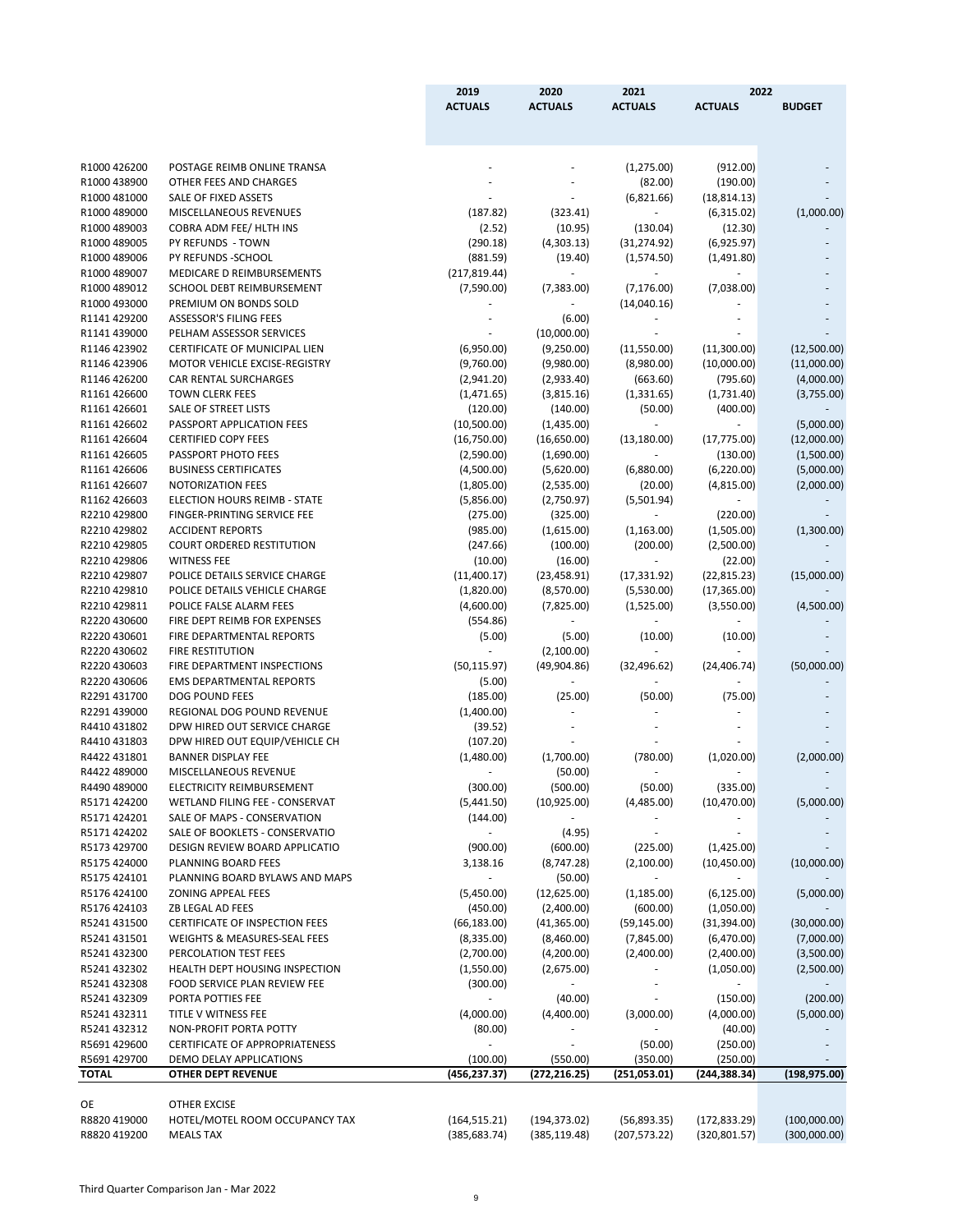|              |                                       | 2019            | 2020                                | 2021            |                   | 2022              |
|--------------|---------------------------------------|-----------------|-------------------------------------|-----------------|-------------------|-------------------|
|              |                                       | <b>ACTUALS</b>  | <b>ACTUALS</b>                      | <b>ACTUALS</b>  | <b>ACTUALS</b>    | <b>BUDGET</b>     |
|              |                                       |                 |                                     |                 |                   |                   |
|              |                                       |                 |                                     |                 |                   |                   |
|              |                                       |                 |                                     |                 |                   |                   |
| R8820 419300 | <b>CANNABIS TAX</b>                   |                 | (161, 205.40)                       | (151, 329.28)   | (95, 773.13)      | (190,000.00)      |
| <b>TOTAL</b> | <b>OTHER EXCISE</b>                   | (550, 198.95)   | (740, 697.90)                       | (415, 795.85)   | (589,407.99)      | (590,000.00)      |
|              |                                       |                 |                                     |                 |                   |                   |
| PI           | PENALTY AND INTEREST                  |                 |                                     |                 |                   |                   |
| R1146 417100 | PP INTEREST ON ACCOUNTS               | (742.44)        | (843.29)                            | (1,078.62)      | (1,042.95)        | (1,500.00)        |
| R1146 417101 | RE INTEREST ON ACCOUNTS               | (83,513.62)     | (102,005.57)                        | (107, 072.92)   | (119,893.65)      | (119,000.00)      |
| R1146 417102 | PENALTY & INTEREST - TAX LIENS        | (35,839.33)     | (60, 582.26)                        | (17, 270.42)    | (99, 159.81)      | (65,000.00)       |
| R1146 417103 | MVE INTEREST ON ACCOUNTS              | (6,830.11)      | (7, 335.57)                         | (11,659.96)     | (9,107.06)        | (11,000.00)       |
| R1146 417105 | PENALTY & INTEREST - DEFERRED         |                 | (44, 522.63)                        |                 | (469.68)          |                   |
| R1146 417200 | PP/RE DEMAND FEES                     | (1,260.43)      | (1,460.55)                          | (4,390.00)      | (1,280.81)        | (7,500.00)        |
| R1146 417203 | <b>MVE DEMAND FEES</b>                | (9,640.00)      | (10, 430.00)                        | (22,826.61)     | (11,910.00)       | (25,000.00)       |
| R1146 417213 | MVE WARRANT FEES-TOWN SHARE           | (6,540.00)      | (6,800.00)                          | (12,870.00)     | (8,070.00)        | (14,000.00)       |
| R1146 423901 | TAX TITLE REDEMPTION FEE              | (975.00)        | (1,800.00)                          | (1,050.00)      | (2, 175.00)       |                   |
| R1146 423903 | <b>COLLECTOR'S FEES</b>               | (1,815.11)      | (1,697.92)                          | (1,571.48)      | (2,001.97)        | (2,000.00)        |
| <b>TOTAL</b> | PENALTY AND INTEREST                  | (147, 156.04)   | (237, 477.79)                       | (179, 790.01)   | (255, 110.93)     | (245,000.00)      |
|              |                                       |                 |                                     |                 |                   |                   |
| PL.          | PILOT                                 |                 |                                     |                 |                   |                   |
| R1146 418000 | PILOT-CLARK HOUSE                     | (63,895.00)     |                                     |                 |                   |                   |
| R1146 418001 | PILOT-AMH HOUSING/WATSON FARMS        | (12,753.50)     | (12, 725.90)                        | (12,754.65)     | (12, 723.76)      | (12,500.00)       |
| R1146 418002 | PILOT-ENTERPRISE FUNDS                | (809, 458.00)   | (809, 458.00)                       | (809, 458.00)   | (809, 458.00)     | (809, 458.00)     |
| <b>TOTAL</b> | <b>PILOT</b>                          | (886, 106.50)   | (822, 183.90)                       | (822,212.65)    | (822,181.76)      | (821, 958.00)     |
|              |                                       |                 |                                     |                 |                   |                   |
| PT           | PROPERTY TAXES                        |                 |                                     |                 |                   |                   |
| R1146 400000 | ALLW ABATE & EXEMPT ADJMT             |                 |                                     |                 |                   | 566,134.00        |
| R1146 411017 | PP REVENUE 2017                       | (10,989.02)     |                                     |                 |                   |                   |
| R1146 411018 | PP REVENUE 2018                       | (3,252.67)      | (30.69)                             |                 |                   |                   |
| R1146 411019 | PP REVENUE 2019                       | (1,334,870.79)  | (4,596.87)                          | (337.51)        | (261.60)          |                   |
| R1146 411020 | PP REVENUE 2020                       |                 | (1,418,855.30)                      | (24, 260.47)    | (1, 192.31)       |                   |
| R1146 411021 | PP REVENUE 2021                       |                 |                                     | (1,520,105.35)  | (2,779.32)        |                   |
| R1146 411022 | PP REVENUE 2022                       |                 |                                     |                 | (1,752,014.03)    | (2,338,866.00)    |
| R1146 411500 | AGRICULTURAL LAND ROLLBACK TAX        | (9,956.47)      | (13, 367.08)                        |                 | (17, 492.42)      |                   |
| R1146 411600 | PRORATA TAX                           | (6,021.12)      |                                     | (5,913.38)      |                   |                   |
| R1146 412015 | RE REVENUE 2015                       | (211.80)        |                                     |                 |                   |                   |
| R1146 412016 | RE REVENUE 2016                       | (7,828.42)      |                                     |                 |                   |                   |
| R1146 412017 | RE REVENUE 2017                       | (19,068.62)     | (8,703.43)                          |                 |                   |                   |
| R1146 412018 | RE REVENUE 2018                       | (397, 974.65)   | 41,534.94                           | (5,016.04)      |                   |                   |
| R1146 412019 | RE REVENUE 2019                       | (37,810,222.15) | (502, 901.88)                       | (75,820.15)     | (17, 348.62)      |                   |
| R1146 412020 | RE REVENUE 2020                       |                 | (39,704,364.77)                     | (851, 025.45)   | (25, 279.27)      |                   |
| R1146 412021 | RE REVENUE 2021                       |                 |                                     | (41,014,360.51) | (517, 336.88)     |                   |
| R1146 412022 | RE REVENUE 2022                       |                 |                                     |                 | (42,667,227.51)   | (56,867,168.00)   |
| R1146 412500 | DEFERRED REAL ESTATE TAX REVEN        |                 | (73, 637.05)                        |                 | (6,368.19)        |                   |
| R1146 414200 | TAX LIENS REDEEMED                    | (107, 640.72)   | (170, 366.29)                       | (62, 560.50)    | (215, 548.94)     |                   |
|              |                                       |                 |                                     |                 |                   |                   |
| <b>TOTAL</b> | <b>PROPERTY TAXES</b>                 |                 | $(39,708,036.43)$ $(41,855,288.42)$ | (43,559,399.36) | (45, 222, 849.09) | (58, 639, 900.00) |
|              |                                       |                 |                                     |                 |                   |                   |
| <b>RE</b>    | <b>RENTALS</b>                        |                 |                                     |                 |                   |                   |
| R1000 425000 | OLYMPIA OAKS RENTAL                   | (1,350.00)      | (1,350.00)                          | (1,350.00)      | (1,350.00)        | (1,350.00)        |
| R1124 425007 | LOT RENTAL- ERNIES                    | (8,400.00)      | (10,800.00)                         | (10,800.00)     | (10,800.00)       | (9,000.00)        |
| R1191 425001 | <b>BANGS RENTAL-BIG BROS/BIG SIST</b> | (12,600.00)     | (12,600.00)                         | (2,900.00)      |                   |                   |
| R1191 425002 | <b>CENTER FOR NEW AMERICANS RENT</b>  | (13,500.00)     | (13,500.00)                         |                 |                   |                   |
|              |                                       | 10121           | ורר סחד                             |                 |                   |                   |

| <b>TOTAL</b> | <b>RENTALS</b>                 | (99, 128.89)             | (111, 372.27) | (91,692.49)              | (104, 021.43)            | (90, 655.00) |
|--------------|--------------------------------|--------------------------|---------------|--------------------------|--------------------------|--------------|
| R5171 425006 | AGRICULTURAL LAND RENTAL       | $\overline{\phantom{0}}$ | (600.00)      | $\overline{\phantom{0}}$ | $\overline{\phantom{0}}$ |              |
| R1196 425005 | RENTAL OF MUNSON LIBRARY       | (17,244.50)              | (17, 721.00)  | (7,940.00)               | (8,000.00)               | (20,000.00)  |
| R1194 425004 | CHILDCARE FACILITY RENT        | (11,903.04)              | (11,903.04)   | (13,853.04)              | (13,853.04)              | (15,000.00)  |
| R1192 425002 | RENTAL OF NORTH AMHERST SCHOOL | (16,650.00)              | (17, 100.00)  | (15,600.00)              | (18, 872.56)             | (22,800.00)  |
| RII9I 425006 | JPM HEALIH CENTER RENTAL       | (17,481.35)              | (25,798.23)   | (39,249.45)              | (51,145.83)              | (22,505.00)  |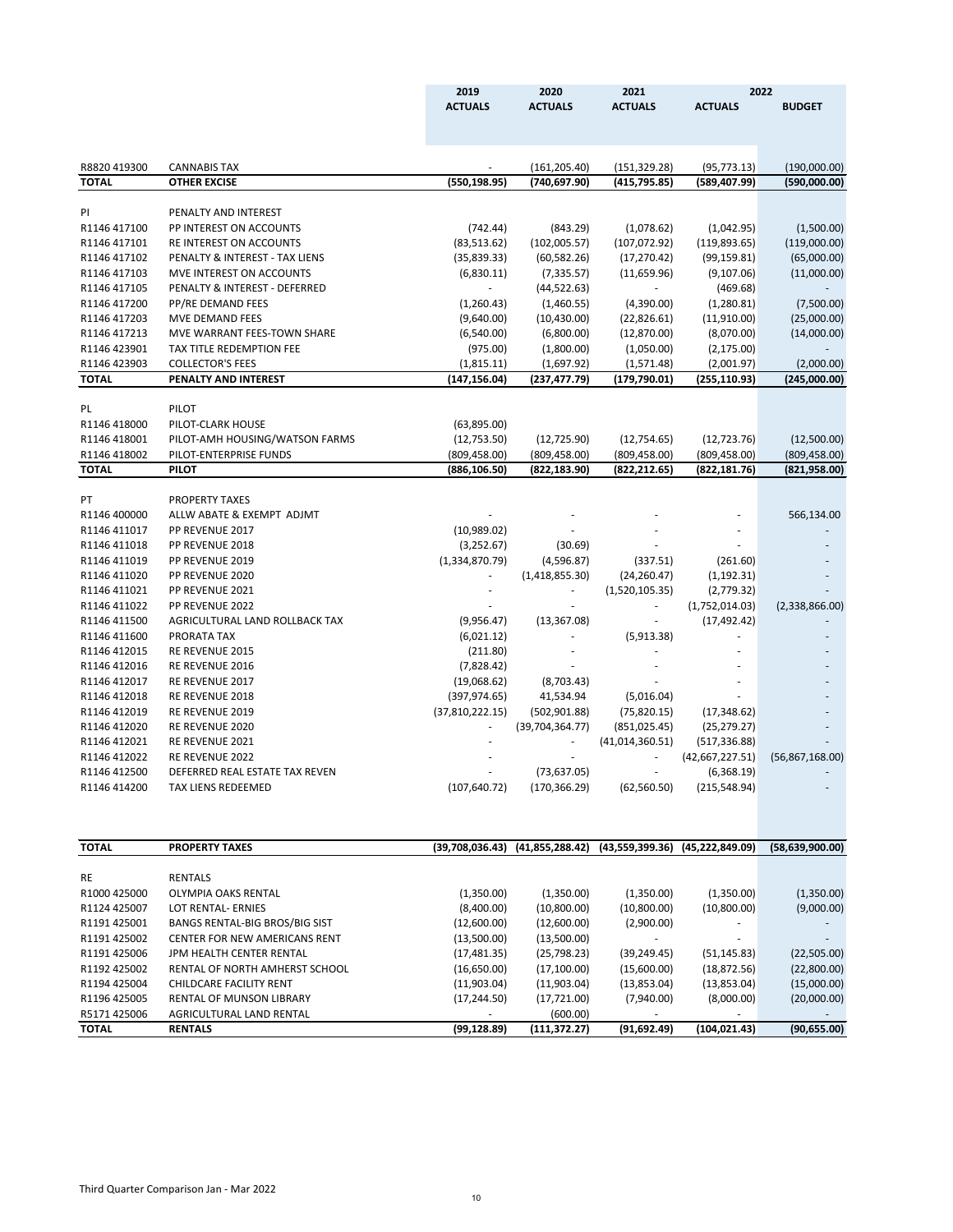|                              |                                                              | 2019              | 2020                       | 2021              |                   | 2022                          |
|------------------------------|--------------------------------------------------------------|-------------------|----------------------------|-------------------|-------------------|-------------------------------|
|                              |                                                              | <b>ACTUALS</b>    | <b>ACTUALS</b>             | <b>ACTUALS</b>    | <b>ACTUALS</b>    | <b>BUDGET</b>                 |
|                              |                                                              |                   |                            |                   |                   |                               |
|                              |                                                              |                   |                            |                   |                   |                               |
|                              |                                                              |                   |                            |                   |                   |                               |
| SA                           | SPECIAL ASSESSMENTS                                          |                   |                            |                   |                   |                               |
| R8830 465000                 | UMASS SHARE OF PVTA ASSESSMENT                               | (689, 328.00)     |                            | (724,004.00)      | (725, 834.00)     | (725, 834.00)                 |
| R8830 465100                 | FIVE COLLEGE SHARE OF PVTA ASS                               | (253, 541.00)     | (264, 933.00)              | (272, 188.00)     | (220, 720.00)     | (272, 188.00)                 |
| <b>TOTAL</b>                 | <b>SPECIAL ASSESSMENTS</b>                                   | (942, 869.00)     | (264, 933.00)              | (996, 192.00)     | (946, 554.00)     | (998, 022.00)                 |
|                              |                                                              |                   |                            |                   |                   |                               |
| <b>ST</b>                    | <b>STATE AID</b>                                             |                   |                            |                   |                   |                               |
| R1000 453000                 | <b>COVID SICK REIMBURSEMENTS</b>                             |                   |                            |                   | (75, 711.17)      |                               |
| R8820 452002                 | REIMBURSEMENT STATE OWNED LAND                               | (139, 203.00)     | (152, 443.00)              | (136, 553.00)     | (173, 394.00)     | (231, 203.00)                 |
| R8820 452004                 | ABATES TO VETS BLIND&SURVSP                                  | (29, 118.00)      | (9,405.00)                 | (25, 285.00)      | (37,862.00)       | (35, 381.00)                  |
| R8820 452008                 | <b>VETERANS' BENEFITS</b>                                    | (84, 387.00)      | (56, 117.00)               | (80, 195.00)      | (60, 109.00)      | (107, 949.00)                 |
| R8820 452013                 | <b>SCHOOL AID - CHAPTER 70</b>                               | (4,566,150.00)    | (4,591,400.00)             | (4,591,665.00)    | (4,615,173.00)    | (6, 153, 573.00)              |
| R8820 452014                 | <b>TRANSPORTATION OF PUPILS</b>                              |                   |                            |                   | (3,374.00)        |                               |
| R8820 452017                 | CHARTER SCH TUITION ASSES/REIM                               | (165, 811.00)     | (127, 942.00)              | (53, 427.00)      | (120, 946.00)     | (107, 841.00)                 |
| R8820 452200                 | UNRESTRICTED GEN GOVT AID                                    | (6,528,573.00)    | (6,704,847.00)             | (6,704,847.00)    | (6,968,496.00)    | (9,252,696.00)                |
| <b>TOTAL</b>                 | <b>STATE AID</b>                                             | (11,513,242.00)   | (11, 642, 154.00)          | (11,591,972.00)   | (12,055,065.17)   | (15,888,643.00)               |
|                              |                                                              |                   |                            |                   |                   |                               |
| T <sub>l</sub>               | <b>TRANSFERS IN</b>                                          |                   |                            |                   |                   |                               |
| 10001990 497001 TI SEWER     |                                                              | (348, 210.00)     | (377, 324.00)              | (280,085.00)      | (280,085.00)      |                               |
| 10001990 497002 TI WATER     |                                                              | (475, 610.00)     | (497, 325.00)              | (496, 374.00)     | (523, 105.00)     | (280,085.00)<br>(523, 105.00) |
|                              | 10001990 497005 TI TRANSPORTATION                            | (312, 122.00)     | (297, 973.00)              | (144, 220.00)     |                   |                               |
| 10001990 497006 TI CAPITAL   |                                                              |                   |                            |                   | (761, 521.56)     | (761, 522.00)                 |
| 10001990 497200 TI AMBULANCE |                                                              | (2,800,114.00)    | (2,483,396.00)             | (1,862,547.00)    | (2,000,000.00)    | (2,000,000.00)                |
| 10001990 497203 TI FREE CASH |                                                              | (515,000.00)      | (2,945,393.00)             | (1,357,808.00)    | (5,070,079.00)    | (5,070,079.00)                |
|                              | 10001990 497206 TI OVERLAY SURPLUS                           | (300,000.00)      | (300,000.00)               |                   |                   |                               |
|                              | 10001990 497207 TI COMMUNITY PRESERVATION FUND               | (320, 843.00)     | (421, 465.00)              | (449,888.00)      | (388, 148.00)     | (388, 148.00)                 |
|                              | 10001990 497403 TI COMCAST CAPITAL                           |                   |                            |                   | (75,000.00)       | (75,000.00)                   |
| <b>TOTAL</b>                 | <b>TRANSFERS IN</b>                                          | (5,071,899.00)    | (7,322,876.00)             | (4,590,922.00)    | (9,097,938.56)    | (9,097,939.00)                |
|                              |                                                              |                   |                            |                   |                   |                               |
| <b>TOTAL</b>                 | <b>TOWN GENERAL FUND</b>                                     | (62, 821, 948.01) | (66, 431, 269.43)          | (65, 179, 516.04) | (72, 490, 097.60) | (89, 397, 180.00)             |
|                              |                                                              |                   |                            |                   |                   |                               |
|                              | 6001 SEWER FUND                                              |                   |                            |                   |                   |                               |
|                              | 60011990 498000 TRANSFER IN FROM RETAINED EARNINGS           | (92, 376.00)      | (15,578.00)                | (158, 652.00)     | (234, 705.00)     | (234,705.00)                  |
| R4440 414200                 | TAX LIENS REDEEMED                                           | (2,322.98)        | (3,592.32)                 | (5,751.28)        | (4,908.29)        |                               |
| R4440 421200                 | <b>SEWER RATES</b>                                           | (2,750,202.60)    | (2,634,422.08)             | (2,470,952.20)    | (3,037,843.79)    | (4, 165, 000.00)              |
| R4440 421201                 | <b>SEWER LIENS</b>                                           | (70, 650.13)      | (85, 249.67)               | (76, 547.21)      | (118, 704.10)     | (75,000.00)                   |
| R4440 422200                 | SEPTIC TANK WASTES                                           | (29,010.00)       | (32,865.00)                | (69, 105.00)      | (70, 845.00)      | (40,000.00)                   |
| R4440 422201                 | <b>SEWER ENTRANCES</b>                                       | (47,000.00)       | (42,800.00)                | (116,883.13)      | (20,088.88)       | (70,000.00)                   |
| R4440 429100                 | <b>REUSED WASTE WATER</b>                                    |                   | (8.00)                     |                   |                   |                               |
| R4440 472000                 | SEWER INTEREST ON INVESTMENTS                                | (53,619.16)       | (38, 100.50)               | (4,296.07)        | (1,230.81)        | (55,000.00)                   |
| R4440 472100                 | SEWER INTEREST ON ACCOUNTS                                   | (4, 135.01)       | (3,811.90)                 | (5, 104.01)       | (5,435.74)        | (8,000.00)                    |
| R4440 472200                 | SEWER LIEN INTEREST                                          | (9,050.36)        | (9,740.12)                 | (9,059.14)        | (13, 120.11)      | (12,000.00)                   |
| R4440 481000                 | SALE OF FIXED ASSETS                                         |                   |                            | (225.00)          |                   |                               |
| R4440 489000                 | MISCELLANEOUS REVENUE                                        | (5,773.50)        | (5,868.91)                 | (5,857.50)        | (7,012.75)        |                               |
| <b>TOTAL</b>                 | <b>SF OPERATING BUDGET REV</b>                               | (3,064,139.74)    | (2,872,036.50)             | (2,922,432.54)    | (3,513,894.47)    | (4,659,705.00)                |
|                              |                                                              |                   |                            |                   |                   |                               |
|                              | 6002 WATER FUND                                              |                   |                            |                   |                   |                               |
|                              | 60021990 498000 TRANSFER IN FROM RETAINED EARNINGS           |                   |                            |                   |                   |                               |
| R4450 414200                 | 60021990 489005 CLOSE CAPITAL ACCOUNTS<br>TAX LIENS REDEEMED | (2, 218.83)       | (200,000.00)<br>(3,914.77) | (5, 162.02)       | (7,937.10)        |                               |
| R4450 421100                 | <b>WATER RATES</b>                                           | (2,918,421.90)    | (2,805,453.20)             | (2,567,973.50)    | (3, 140, 110.30)  | (4,600,000.00)                |
|                              |                                                              |                   |                            |                   |                   |                               |

| <b>TOTAL</b> | WE OPERATING BUDGET REV       | (3, 142, 613.05) | (3,239,993.89) | (2,744,999.91) | (3,369,828.68)           | (4,810,000.00) |
|--------------|-------------------------------|------------------|----------------|----------------|--------------------------|----------------|
| R4450 489000 | <b>MISCELLANEOUS REVENUE</b>  | (847.47)         | (1,332.87)     | (6,822.66)     | $\overline{\phantom{a}}$ |                |
| R4450481000  | SALE OF FIXED ASSETS          |                  |                | (1,850.00)     |                          |                |
| R4450472200  | <b>WATER LIEN INTEREST</b>    | (10,838.76)      | (11, 294.48)   | (10,525.13)    | (14, 205.05)             | (7,000.00)     |
| R4450 472100 | WATER INTEREST ON ACCOUNTS    | (6, 555.18)      | (5, 546.24)    | (6,489.87)     | (6,922.59)               | (8,000.00)     |
| R4450472000  | WATER INTEREST ON INVESTMENTS | (47, 297.65)     | (36,709.94)    | (3,327.91)     | (1,030.79)               | (25,000.00)    |
| R4450 425000 | RENTAL OF SAW MILL PROPERTY   | (4,400.00)       |                |                |                          |                |
| R4450 423904 | <b>MARKING UTILITY LINES</b>  | (1,050.00)       | (550.00)       | (850.00)       | (920.00)                 |                |
| R4450422900  | <b>WATER MISCELLANEOUS</b>    | (36,800.00)      | (60, 260.00)   | (25, 420.00)   | (58,986.50)              | (60,000.00)    |
| R4450422101  | <b>WATER-NEW SERVICES</b>     | (29, 150.00)     | (18,400.00)    | (27,700.00)    | (13,200.00)              | (35,000.00)    |
| R4450421101  | <b>WATER LIENS</b>            | (85,033.26)      | (96, 532.39)   | (88, 878.82)   | (126, 516.35)            | (75,000.00)    |

Third Quarter Comparison Jan - Mar 2022